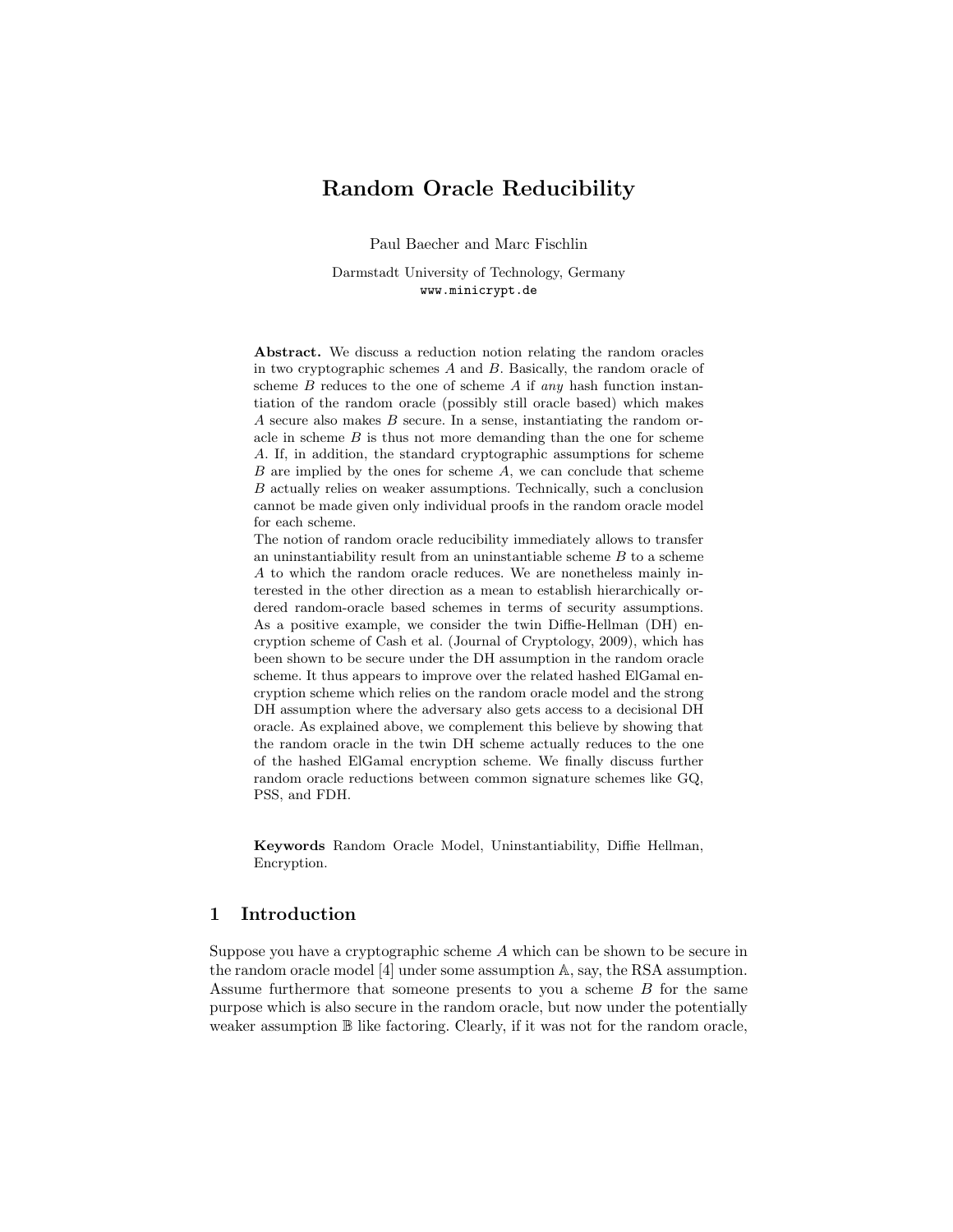and scheme  $B$  would also improve over  $A$  in other relevant aspects like efficiency, then scheme B should be preferred. Unfortunately, the random oracle model introduces some undesirable uncertainty when simply following the strategy of picking the scheme with the weaker assumption.

Formally, proofs in the random oracle model (ROM) all rely on equally powerful random hash functions, but very often the exact requirements for the hash functions to conduct a security proof for a scheme remain unclear. This is all the more true since the random oracle in some schemes is uninstantiable in the sense that no efficient hash function can securely replace the random oracle [9]. For our example of schemes  $A$  and  $B$  above this means that scheme  $B$  may rely on a weaker assumption B, but the actual requirements on the hash function may be much stronger than the ones for  $A$ . In the extreme, the hash function in scheme  $B$  may be uninstantiable, whereas the hash function for  $A$  may rely on a very mild cryptographic assumption like collision-resistance (albeit no proof has been found for this so far).

A natural approach to overcome the problem would be to determine the exact requirements on the hash function and to show that scheme  $B$  also relies on weaker assumptions for the hash function than scheme A. However, pinning down these properties of random oracles is often tedious and does not yield the desired result, especially since one would also need to show that the properties are necessary. One example are the hash function properties for OAEP, where Boldyreva and Fischlin [6,7] and later Kiltz et al. [19] gave necessary and, for much weaker security notions than IND-CCA, sufficient conditions on the hash function (in combination with further assumption about the underlying trapdoor permutation). None of these results, however, shows the desired kind of strong security. To complement these results, Kiltz and Pietrzak [20] claimed that for arbitrary trapdoor permutations the hash function in OAEP cannot be instantiated securely to derive IND-CCA security. The latter result is not known to be applicable to specific trapdoor permutations like RSA, though.

Random Oracle Reducibility. The strategy we suggest here is based on the classical reductionist approach to relate cryptographic assumptions: Show that any hash function  $H$ , ranging from efficient instantiations to random oracles, which makes scheme A secure under assumptions A also makes scheme B secure under assumptions B. Technically, this seems to be too optimistic because hash functions in different schemes often cannot be used unchanged but rely on different domains, ranges etc. We thus allow for a "structural" transformation  $T^H$  of H for scheme B, possibly depending on the specific hash function. There are three possibilities to relate the hash functions in the schemes:

Definition 1 (Random Oracle Reducibility — Informally). Let A and  $\mathbb B$ be some sets of assumptions. A random oracle in scheme B strictly resp. strongly resp. weakly reduces to the random oracle in scheme A if for every hash function  $H$  there exists a transformation  $T$  such that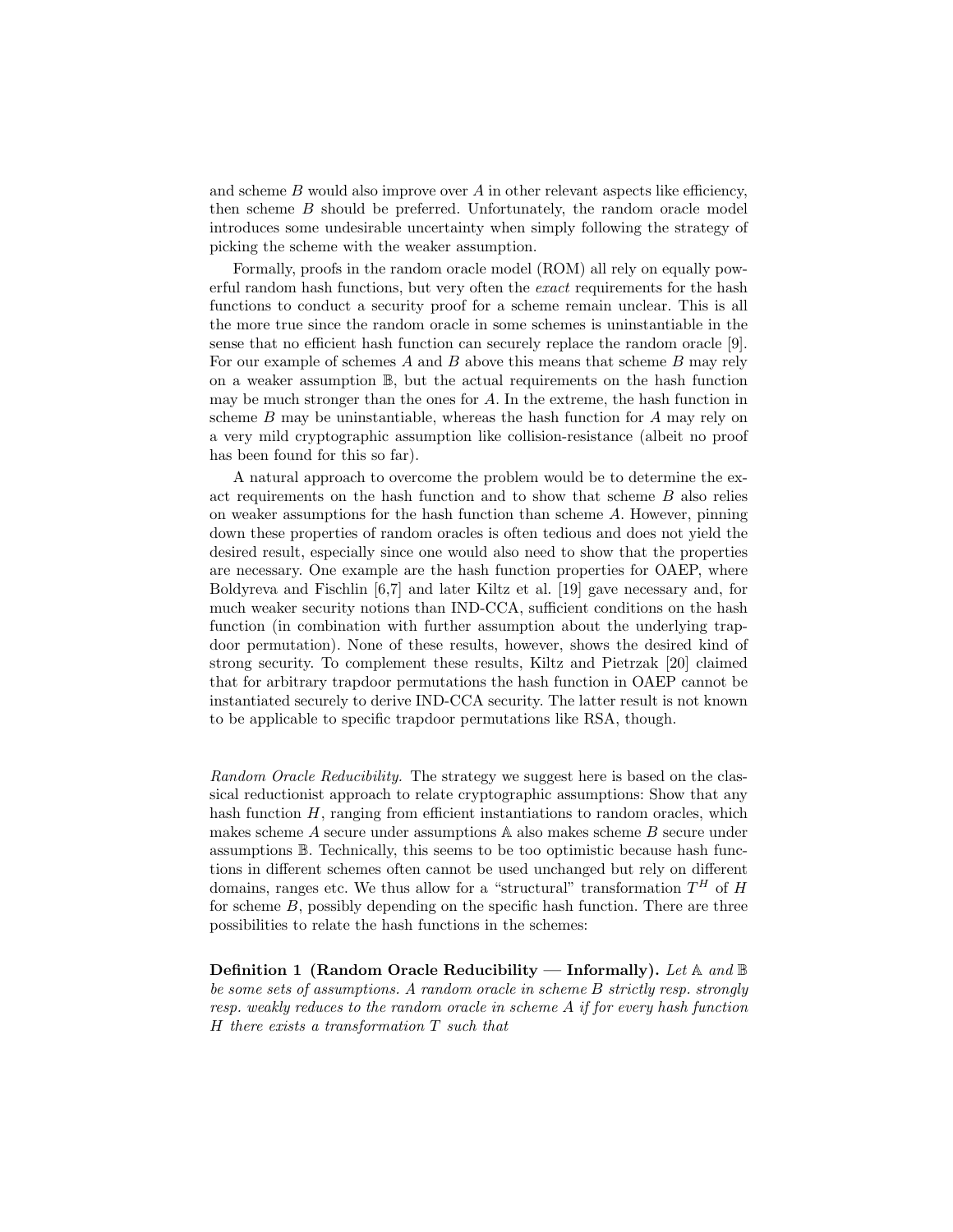strictly:  $A^H$  secure under  $A \Longrightarrow$  scheme  $B^{T^H}$  secure under  $\mathbb B$ strongly:  $A^H$  secure under  $A \Longrightarrow \begin{cases} \text{scheme } B^{T^H} & \text{secure under } A \cup \mathbb{B} \\ 1, B^{T^H} & \text{vertex in } B \end{cases}$ and  $B^{T^{H'}}$  secure under  $\mathbb B$  for some  $H'$ weakly:  $A^H$  secure under  $A \Longrightarrow$  scheme  $B^{T^H}$  secure under  $A \cup B$ 

Several details are hidden in this informal definition, of course, e.g., what a "secure" scheme is, which properties the transformation must satisfy, or how cryptographic assumptions of hash function instantiations are dealt with. We fill in these details in the formal definition and keep it informally for now. We note, however, that the formal definition covers *any* type of hash function, i.e., both oracle-based ones, as well as keyed hash functions with succinct descriptions, or mixtures thereof. In particular, the security of scheme  $B$  in the strong case may only be known for a random oracle  $H'$ .

For identical assumptions  $A = \mathbb{B}$ , or even if  $A \subseteq \mathbb{B}$ , all three notions coincide. The difference can be best explained for the case  $\mathbb{B} \subsetneq \mathbb{A}$ , i.e., that the assumptions A are strictly stronger than B. The strict notion can in this case be put informally as saying "Scheme  $B$  is strictly superior to scheme  $A$  in regard of the assumptions, even for the hash function." The strong and presumably more accessible approach can be described as "Scheme  $B$  is at least as good as scheme  $A$ in regard of the assumptions, but potentially superior." The weak case says that "Scheme  $B$  is at least as good as scheme  $A$ ." In terms of security assumptions it seems that the strict and strong versions are the interesting ones (hence the names); the weak version does not provide any potential improvement concerning the assumption. We note that in the strong case often a security proof for scheme B in the random oracle model can be given without assuming security of A. We merely introduced the dependence via the prerequisite of the implication to make the notions comparable.

As a first sanity check note how previous uninstantiability results relate to either kind of definition. If the hash function security of  $B$  can be (weakly, strongly, or strictly) reduced to the hash function security of A and B turns out to be uninstantiable, then this also follows for scheme  $A$  (else  $T^H$  would be a valid instantiation for  $B$ ). In this regard the reduction approach also allows to extend uninstantiability results without directly showing the ineffectiveness of efficient hash functions. Vice versa, any new result about secure instantiations of A would immediately transfer to B. Also, uninstantiability immediately implies that there are schemes  $A$  (allowing efficient instantiations) and  $B$  (being uninstantiable) such that the random oracle for  $B$  does not (even weakly) reduce to the one for scheme A.

Example: Hashed ElGamal Encryption. To show that the strong approach is applicable and the definition non-trivial we discuss the case of Hashed ElGamal encryption [1] and its chosen-ciphertext security proof under the strong Diffie-Hellman (DH) assumption in the random oracle model [12]. Here the strong DH assumption says that computing DH keys is infeasible even if given (restricted) access to a decisional DH oracle. Cash et al. [10] present a variant which can be shown to be CCA secure under the (regular) DH assumption in the random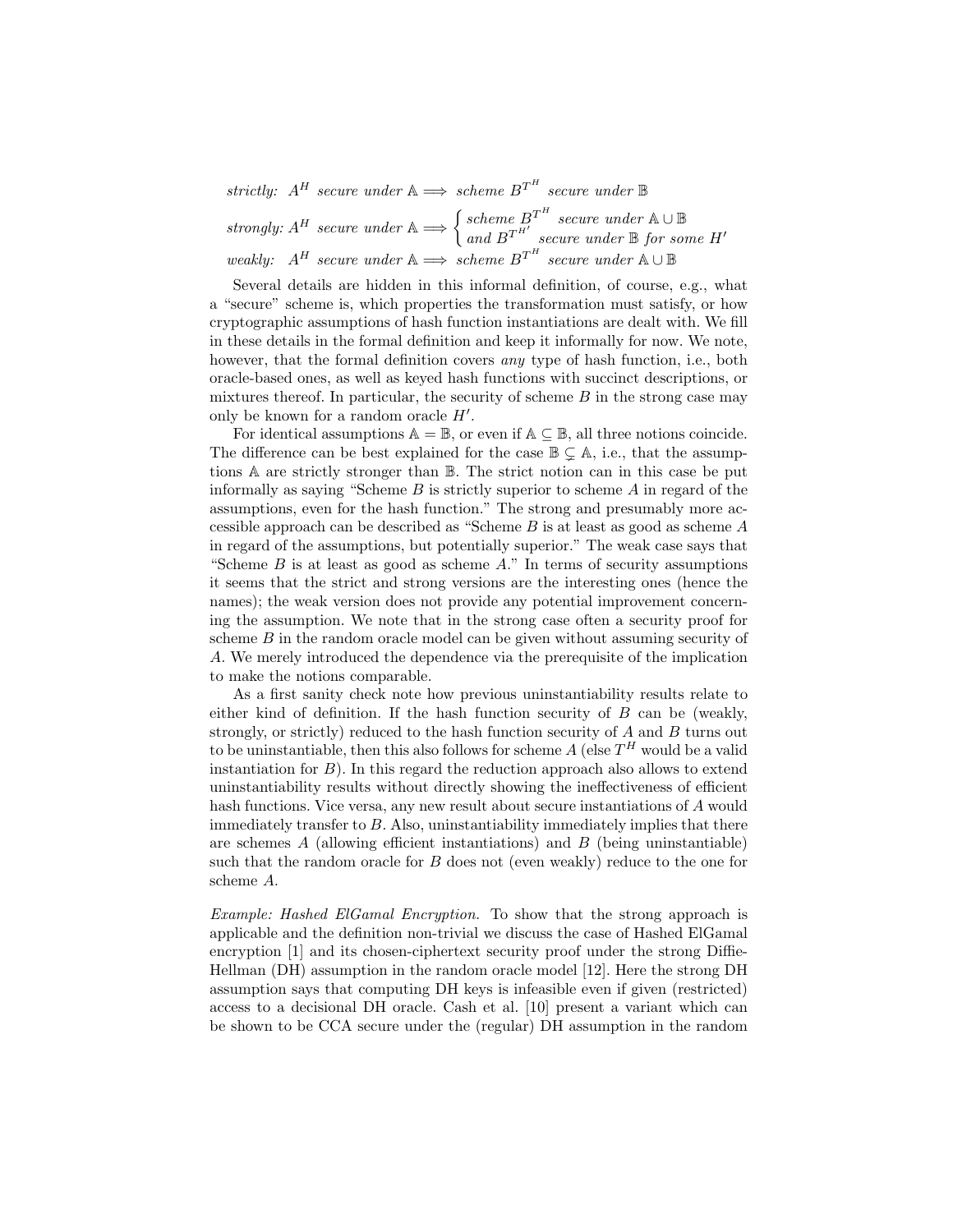oracle model. This is a clear example of two schemes where the variant seems to improve over the original one in terms of assumption, but where this conclusion is technically not known to be sound because of the random oracle model.

The original hashed ElGamal encryption scheme encrypts a message under public key  $X = g^x$  as  $(Y, c)$ , where  $Y = g^y$  and  $c = \text{Enc}(k, m)$  for the hashed Diffie-Hellman key  $k = H(Y, X^y)$  and the symmetric encryption scheme Enc. The variant in [10] instead computes two related ephemeral Diffie-Hellman keys from public keys  $X_0 = g^{x_0}$  and  $X_1 = g^{x_1}$ , and derives a ciphertext  $(Y, c)$  for  $Y = g^y$  and  $c = \text{Enc}(k, m)$  for  $k = H(Y, X_0^y, X_1^y)$ . We show (for a slight derivate of the scheme in [10]) that the random oracles can be strongly reduced to the one of hashed ElGamal. Ciphertexts in our variant are defined as

$$
(Y, c, k_1)
$$
, where  $Y = g^y$ ,  $c = \text{Enc}(k_0, m)$  for  $k_0 = H(Y, X_0^y)$ ,  $k_1 = H(Y, X_1^y)$ ,

i.e., we split the hashing into two evaluations, one for each public key part, and use the second key as a kind of confirmation that the first key is computed correctly. We can view this as the transformation

$$
T^H(Y, Z_0, Z_1) = H(Y, Z_0)||H(Y, Z_1)
$$

and where we use a special symmetric encryption scheme where the key part  $k_1$ is output in clear.

We then prove that IND-CCA security for hashed ElGamal implies security of (our variant) of the twin DH scheme for any hash function  $H$  for the same assumptions that the hashed ElGamal is secure for. We also show that our variant is secure in the random oracle model assuming only the assumptions given in [10]. It follows that the random oracle in our scheme is strongly reducible to the one of hashed ElGamal.

Note that yet another hashed ElGamal scheme, related to the original scheme, has been shown to be uninstantiable [2]. The scheme differs in two important aspects from our scheme, though. First, their hashed ElGamal encryption does not use randomness and is thus deterministic. Second, the security notion considered in [2] is IND-CCA-preservation which gives the adversary simultaneously access to the algorithms of the public-key scheme and the symmetric scheme involving secret keys. In contrast, we use the standard notion of IND-CCA security for the hybrid (public-key) scheme.

We note that the security reduction for our variant to the underlying primitives like the Diffie-Hellman problem for random oracle  $H'$  is looser than the one in  $[10]$  in terms of concrete bounds.<sup>1</sup> At the same time our scheme relates the random oracle to the one in the original scheme. Of course, concreteness of security bounds is another important aspect, besides efficiency, when considering random oracle reducibility. In principle, it could be incorporated as an explicit requirement in the notion. We relinquish to do so because both aspects, tightness and efficiency, depend to some extend on the individual willingness to pay for the additional security guarantees through the random oracle reducibility.

 $1$  Note that both proofs are in the random oracle model where concrete bounds must be taken with a grain of salt anyway.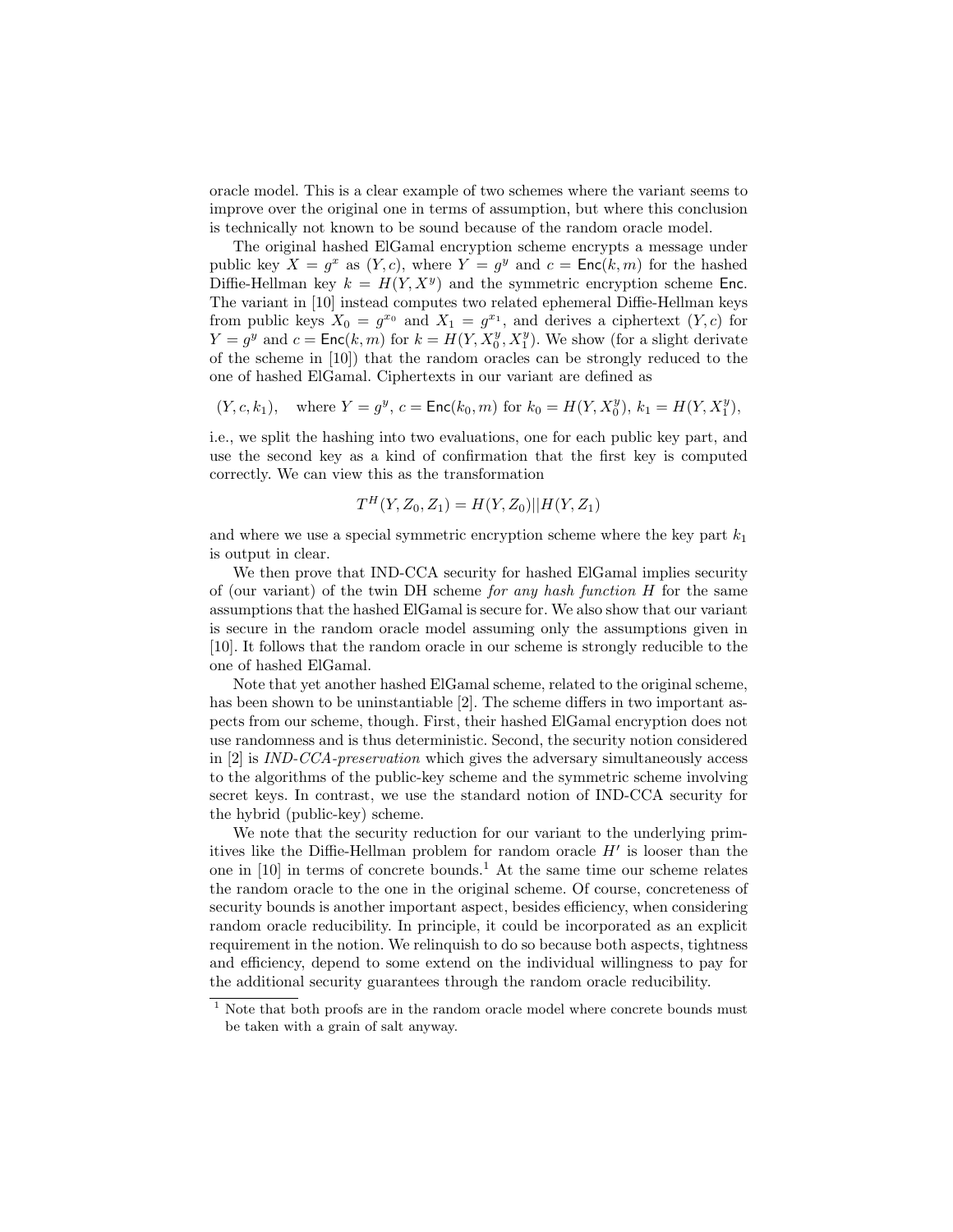Reductions for Signature Schemes. We give further examples of the applicability of the notion of random oracle reducibility by considering common signature schemes like Guillou-Quisquater [17] or PSS [5] and showing that the random oracle of a probabilistic version of FDH [11] (Full-Domain Hash) reduces to the random oracles in these schemes. However, note that FDH signatures are only known to be uninstantiable according to [14,13] for plain hash evaluations over the message (i.e., no randomness). The first result only applies to random trapdoor permutations (i.e., the result is not known to apply to RSA), and the second more recent result holds when RSA is treated as a black-box group. Any progress in terms of uninstantiability of FDH signatures to our probabilistic case would thus immediately allow to conclude that the Guillou-Quisquater signature scheme and the PSS scheme are uninstantiable. This would somehow extend the uninstantiability result of Goldwasser and Kalai [16] about general (and somewhat contrived) Fiat-Shamir schemes to the "more natural" species.

We discuss another random oracle reduction of (probabilistic) BLS signatures [8] to the Schnorr signature scheme [25]. In this case, however, we need a nonstandard assumption to make the reduction work, namely, the knowledge of exponent assumption KEA1 [18,3] which roughly says that when complementing a value X to a Diffie-Hellman tuple  $(X, Y, DH(X, Y))$  one must know the discrete logarithm  $y$  of  $Y$ . For the random oracles this means that, if our version of the BLS scheme is uninstantiable, then so is the Schnorr signature scheme, or the KEA1 assumption is false.<sup>2</sup>

Some Words of Caution. Just as reductions between number-theoretic assumptions merely relate problems like factoring and RSA, but do not touch the question if RSA is really hard, a reduction for random oracles does not mean that scheme  $B$ , in and of itself, is secure (under assumptions  $\mathbb{B}$ ) or that the hash function can be securely instantiated. The reduction only says that scheme B can be made as secure as scheme  $A$  in regard of the hash function. Since we do not put any formal prerequisite about the security of scheme A, which could thus be insecure, the reduction could potentially be trivial.

However, as for relating number-theoretic assumptions, where the stronger assumption is usually accompanied by some hardness analysis, scheme A typically comes with some form of security guarantee. Often, this is at least a security proof in the random oracle model, or sometimes for a relaxation thereof like non-programmable random oracles [24,15], traceable random oracles [23], or leaky random oracles [26]. The advantage of our approach is that it follows immediately that B can also be shown secure under the corresponding assumption about the hash function.

One caveat is that the transformed hash function  $T^H$ , unlike random oracles, obeys some structure, as the "split" evaluation in our ElGamal example. Hence, when instantiated with some efficient hash function  $h$ , scheme  $B$  could become insecure for the transformed hash function  $T<sup>h</sup>$ , despite the reduction and a proof

<sup>2</sup> To be precise need the KEA1 assumption to hold even if one can get additional Schnorr signatures under the key X.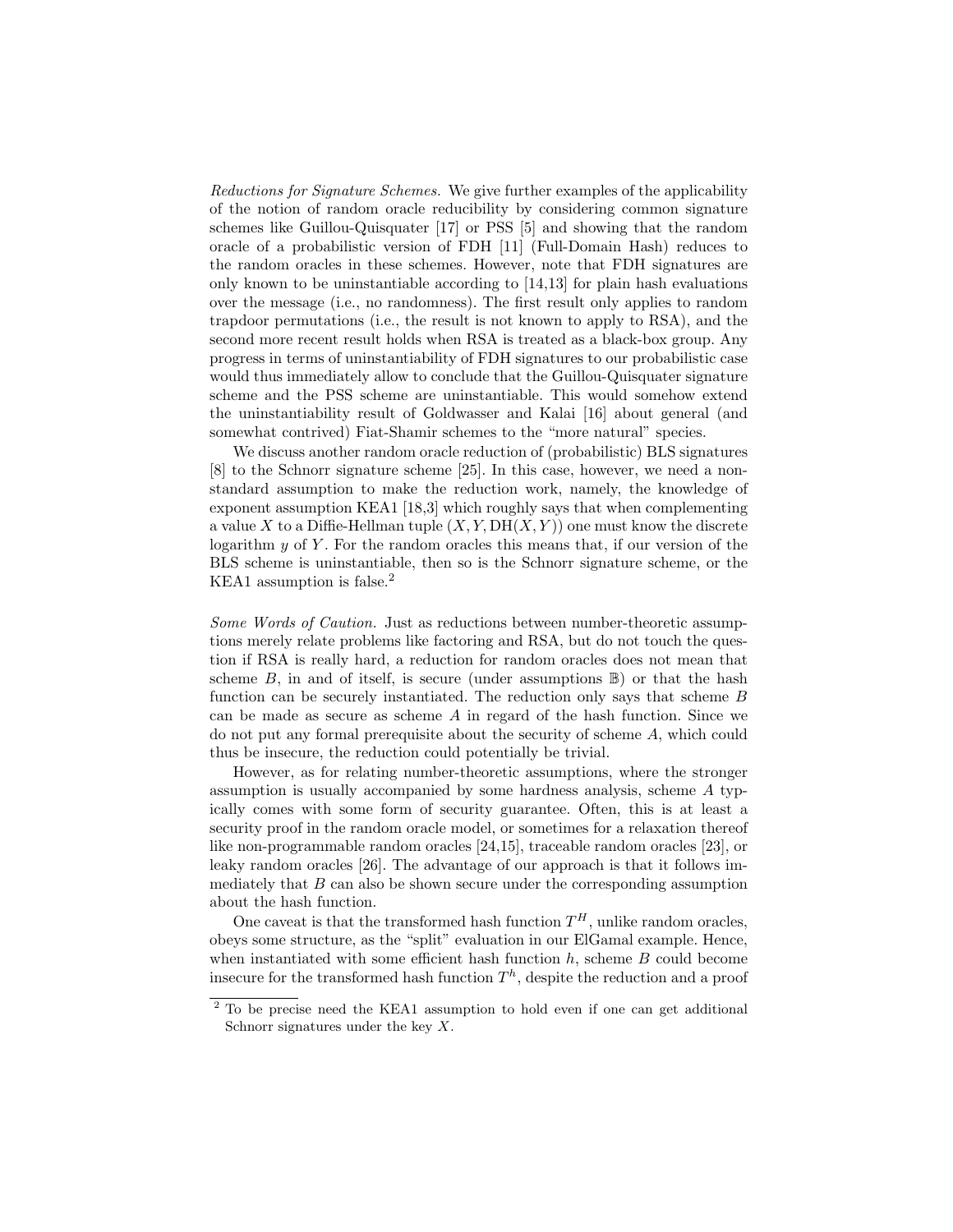that  $T^H$  makes B secure for random oracle H. Noteworthy, at the same time B could be secure when instantiated with  $h$  directly, instead of going through the transformation  $T!$  We observe, however, that this is an inherent limitation of the random oracle model: It solely provides a heuristic which does not allow to conclude security under concrete instantiations. Our approach at least gives some confidence in the choice of the hash function in the sense that the security is at least as good as the one of another, hopefully well-examined scheme.

## 2 Random Oracle Reducibility

Hash Functions. We consider families  $H$  of hash functions H where it is understood that H is (not necessarily efficiently) sampleable from  $H$  according to a security parameter  $\lambda$ . It is thus also clear that a hash function H may have a restricted input or output length, depending on  $\lambda$ . We write  $H \leftarrow \mathcal{H}(1^{\lambda})$  for the sampling. For example, to model a random oracle we let  $\mathcal{H}(1^{\lambda})$  be the family of all functions with the specified domain and range and the sampling picks a random function from this set. In the sequel we usually simply identify the hash function  $H(\cdot)$  with its description H itself. We assume that hash functions are deterministic in the sense that, once a hash function has been sampled, its behavior is fixed. A hash function family may rely on some cryptographic assumptions  $\mathbb{H}$ ; in case of random oracles no assumption  $\mathbb{H}$  is necessary as the sampling of a random function already provides all desirable security properties.

Given a hash function H for a scheme A we write  $A^H$  for the scheme where each party or algorithm gets oracle access to  $H$ . Furthermore, the hash function H may include a public description part which is then also given to all parties and algorithms as additional input. This public part may be for example the full description of  $H$ , or only parts thereof, e.g., if  $H$  is a hybrid between a random oracle and a keyed hash function. A hash function family is efficient if it follows the usual notion of an efficient keyed hash function, i.e., the sampling is efficient, a sampled function H is efficiently computable and entirely described through a public part.

Transformations. A hash function  $H$  used in a cryptographic scheme  $A$  may not be immediately applicable to another scheme B for the mere fact that the domain and range do not fit. We therefore "slot in" a transformation algorithm T in, such that scheme B then uses the hash function  $T^H$  (with the semantic that any algorithm or party gets public descriptions of  $T^H$  as additional input). We write  $T^{\mathcal{H}}$  for the corresponding hash function family (described by sampling  $H \leftarrow \mathcal{H}(1^{\lambda})$  and evaluating  $T^H$ ). Ideally, the transformation should only make structural modifications (like adapting the domain and range) and should be deterministic.

There is, however, one technical subtlety concerning the statefulness of transformations. Namely, we explicitly require that the transformation is stateless. The reason is that if we would allow stateful transformations, it is possible to construct particular contrived transformations that trivialize our notion, in the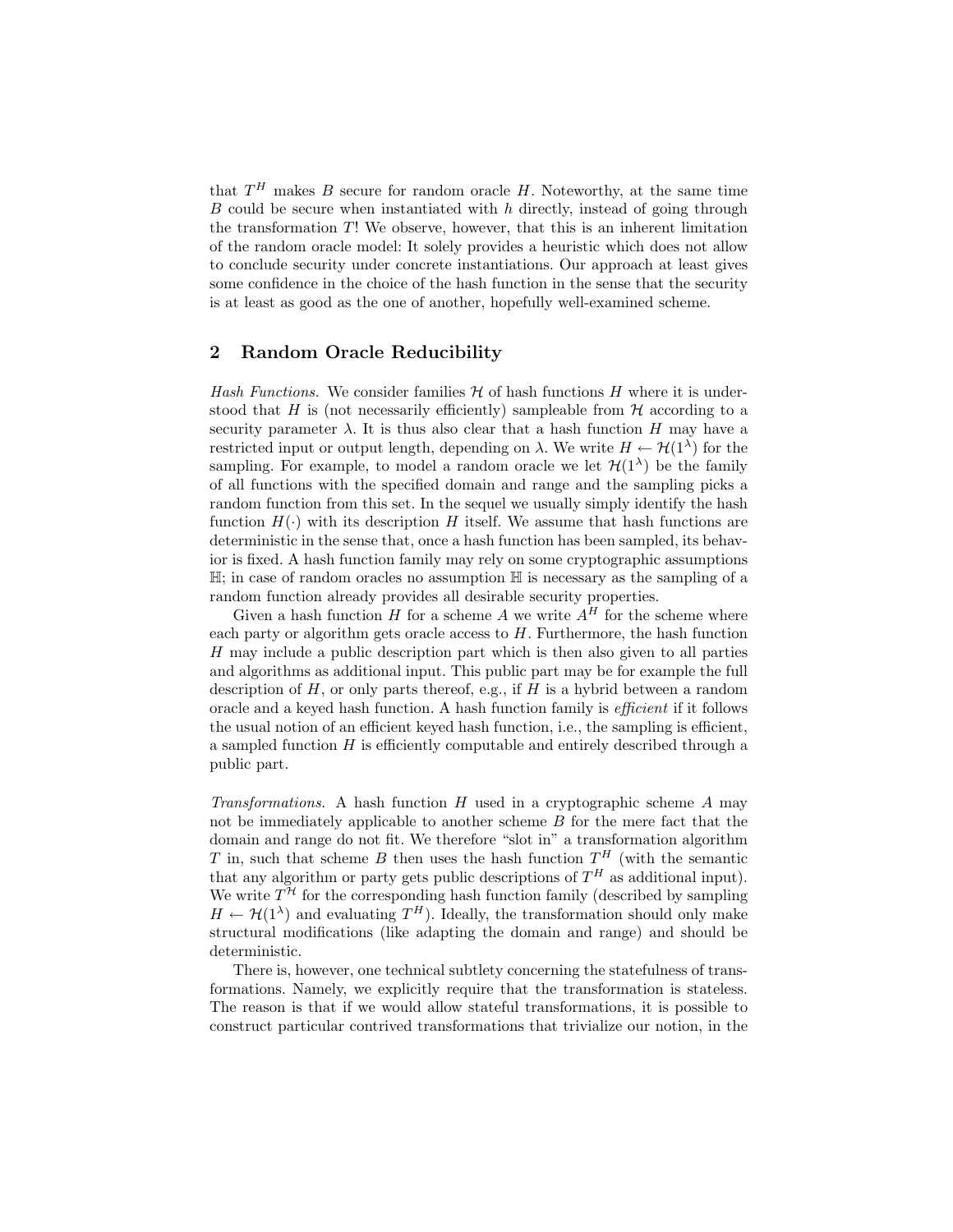sense that some scheme  $B$  always reduces to any scheme  $A$ . To get a sense of the problem, consider arbitrary schemes A and B which are secure in the random oracle model. Let  $T$  denote the stateful transformation which ignores its oracle H and (efficiently) implements a random oracle via lazy sampling. Since  $B^{T^H}$ is then clearly secure, scheme  $B$  is —as per Definition 1— reducible to scheme A, despite the arbitrary choice of the two schemes. A similar issue arises with instantiations: Suppose scheme  $B$  is now instantiable for some hash function family  $H$ . Construct the transformation  $T$  which again ignores its oracle and instead initially samples a function  $H' \leftarrow H$  and answers subsequent queries according to  $H'$ . Again, scheme  $B$  remains secure and reduces to any scheme A. Both examples rely on a stateful transformation function —to answer consistently and to remember the choice of the hash function, respectively. Thus, in order to rule out such trivial cases, we ask that transformations are always stateless. This may seem overly restrictive at first glance, but, in fact, is easily justified because hash functions are inherently stateless entities.

One can nonetheless allow for rather general transformations, possibly even considering transformations which themselves rely on assumptions T.

Security of Schemes. We consider security of schemes to be defined via a general notion of games, albeit our games also allow to state simulation-based security properties (by saying that the game returns 1 iff for any simulator there exists a successful distinguisher). As we can subsume several games like the ones for blindness and unforgeability for blind signature schemes into a single game, with corresponding sub games for which the adversary initially decides to mount the attack against, we consider a single game G only. We let  $\mathsf{Adv}(\mathcal{A}, G)$  denote the advantage of adversary  $A$  playing game  $G$ , i.e., the adversary's success probability of winning the game. This makes  $\Delta d\mathbf{v}$  an implicit part of  $G$ . Here, in decisional games the advantage usually denotes the adversary's success probability minus the trivial guessing probability of  $1/2$ , and in computational games the advantage is usually the adversary's probability of computing a solution.

Analogously to hash functions, we write  $G<sup>H</sup>$  for a security game in which all parties and algorithms get access to  $H$  in the same manner. It is understood that the choice of  $H \leftarrow \mathcal{H}(1^{\lambda})$  is part of the security game. We write  $G^{\mathcal{H}}$  for a game for which a hash function is chosen from the family  $H$ .

We envision security assumptions  $A$  for a scheme A as a set of elementary properties such as unforgeability of an underlying MAC or number-theoretic assumptions like the hardness of factoring. We can then apply common set operations and relations to assumptions in a well-defined way, e.g.,  $\mathbb{A} \cup \mathbb{B}$  comprises all assumptions stated in  $A$  and  $B$ , and  $B \subseteq A$  means that assumptions in B hold if A holds. This approach is too applicable for the hash function assumptions H and possibly the transformation assumptions T. We also assume that assumptions are "opt-in", i.e., need to specified in the set, or else the assumption does not hold. Formally we can define this by considering a universe U of assumptions and say that any assumption in  $\mathbb{U} \setminus \mathbb{A}$  is false.

Note that we keep the formal specifications of games and assumptions at a minimal level. This is possible as we later demand random oracle reducibility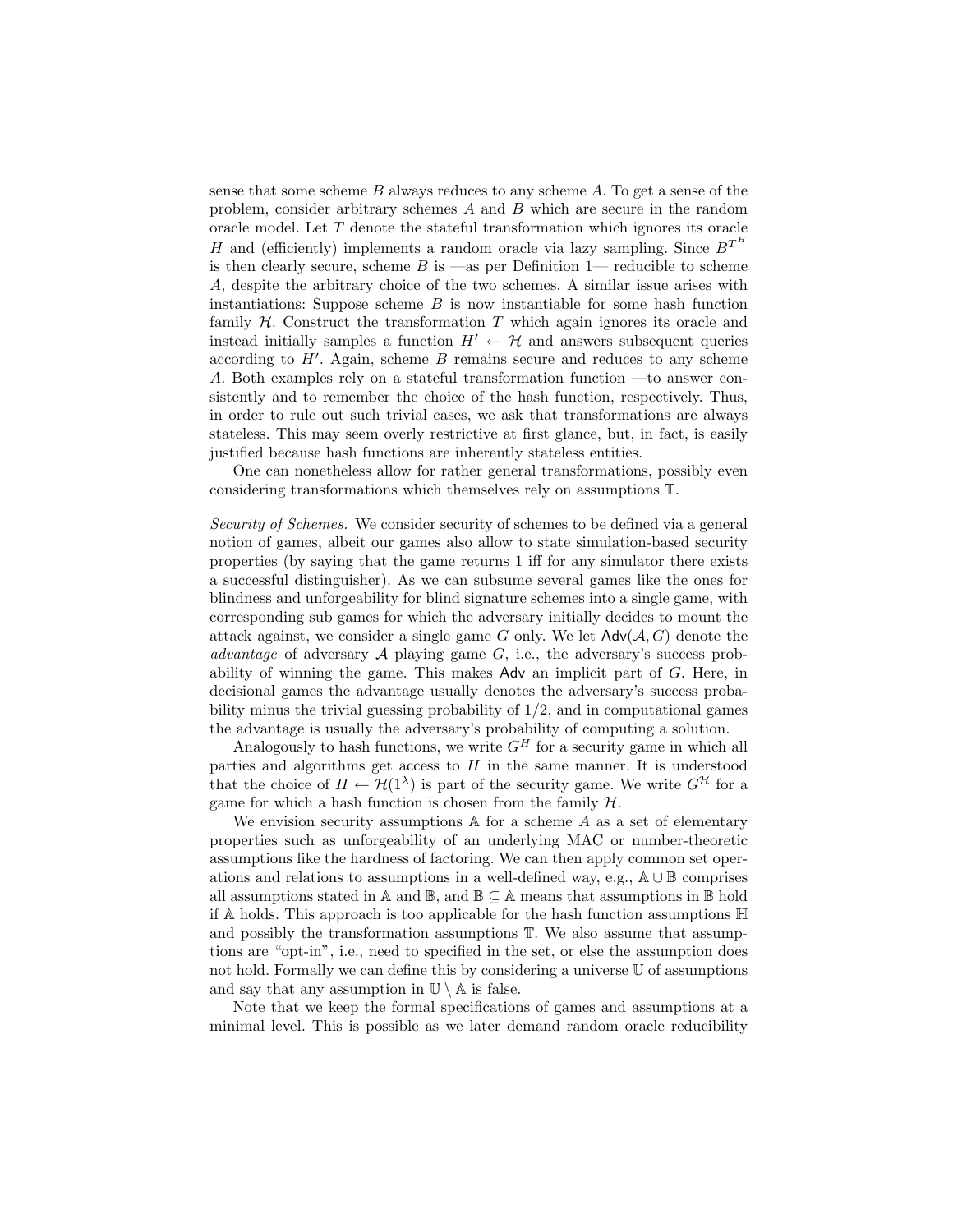with respect to specific games and assumptions. It is thus up to the reduction statement to consider "reasonable" games and assumptions. We only need very limited syntactical requirements here and can, for example, even allow conflicting assumptions in A∪B (in which case, however, the claims usually become trivial).

**Definition 2 (Game-based Security).** Let A denote a cryptographic scheme and  $G_A^{\mathcal{H}}$  an associated security game for hash family  $\mathcal{H}$ . Scheme A is called  $G_A^{\mathcal{H}}$ -secure under assumptions A for hash family H relying on assumptions  $\mathbb H$  if for any efficient adversary A we have that  $\mathsf{Adv}(\mathcal{A}, G_A^{\mathcal{H}}) \approx 0$  is negligible in the security parameter, where the probability is over all random choices of the game (including the choice of the hash function), the algorithms, and the adversary.

As an example consider the IND-CCA security game for an encryption scheme A (in the random oracle model), in which the game  $G_A^{\mathcal{H}}$  proceeds in stages where A in the first phase receives a public key (in case of an asymmetric scheme) and gets access to a decryption oracle plus the random oracle, then outputs a pair of equal-length messages  $m_0, m_1$  to receive a *single* challenge ciphertext of  $m_b$ for secret random bit b, and finally continues asking decryption queries except for the challenge ciphertext. The adversary wins if correctly predicts  $b$ , and the advantage of the adversary is the probability for a correct prediction minus 1/2. In the notation above an IND-CCA secure encryption scheme relying on some cryptographic assumption A is  $G_A^{\mathcal{H}}$ -secure under A for random oracle  $\mathcal{H}$ .

Random Oracle Reducibility. As explained in the introduction we introduce a weak, strong, and strict notion of random oracle reducibility:

**Definition 3 (Random Oracle Reducibility).** Let A be a cryptographic scheme with security game  $G_A$  and assumptions  $A$ , and let  $B$  be a cryptographic scheme with game  $G_B$  and assumptions  $\mathbb B$ . Then the random oracle in scheme  $B$  (strictly resp. strongly resp. weakly) reduces to the random oracle in scheme A if for every hash function family  $H$  relying on assumptions  $\mathbb H$  there exists a stateless transformation T such that

strict: A is  $G_A^{\mathcal{H}}$ -secure under  $\mathbb{A} \Rightarrow B$  is  $G_B^{T^{\mathcal{H}}}$ -secure under  $\mathbb B$ strong: A is  $G_A^{\mathcal{H}}$ -secure under  $\mathbb{A} \Rightarrow$  $\sqrt{ }$ J  $\mathcal{L}$ B is  $G_{B_{\alpha\beta}}^{T^{\mathcal{H}}}$ -secure under  $\mathbb{A}\cup\mathbb{B}$  and  $B$  is  $G_B^{T\mathcal{H}}$ -secure under  $\mathbb B$  for some  $\mathcal{H}'$ <br>relying on  $\mathbb H'$ weak: A is  $G_A^{\mathcal{H}}$ -secure under  $\mathbb{A} \Rightarrow B$  is  $G_B^{T^{\mathcal{H}}}$ -secure under  $\mathbb{A} \cup \mathbb{B}$ 

We say that  $(B, G_B^{\mathcal{H}}, \mathbb{B})$  is (weakly or strongly or strictly) random oracle reducible to  $(A, G_A^{\mathcal{H}}, \mathbb{A})$ . It is polynomial-time (weakly or strongly or strictly) random oracle reducible if it is random oracle reducible via (deterministic) stateless polynomial-time transformations  $T$  for any hash function family  $H$ .

We occasionally simply say that  $B$  is random oracle reducible (RO-reducible) to A if the games and assumptions are clear from the context.

Some remarks about the definition and variations follow: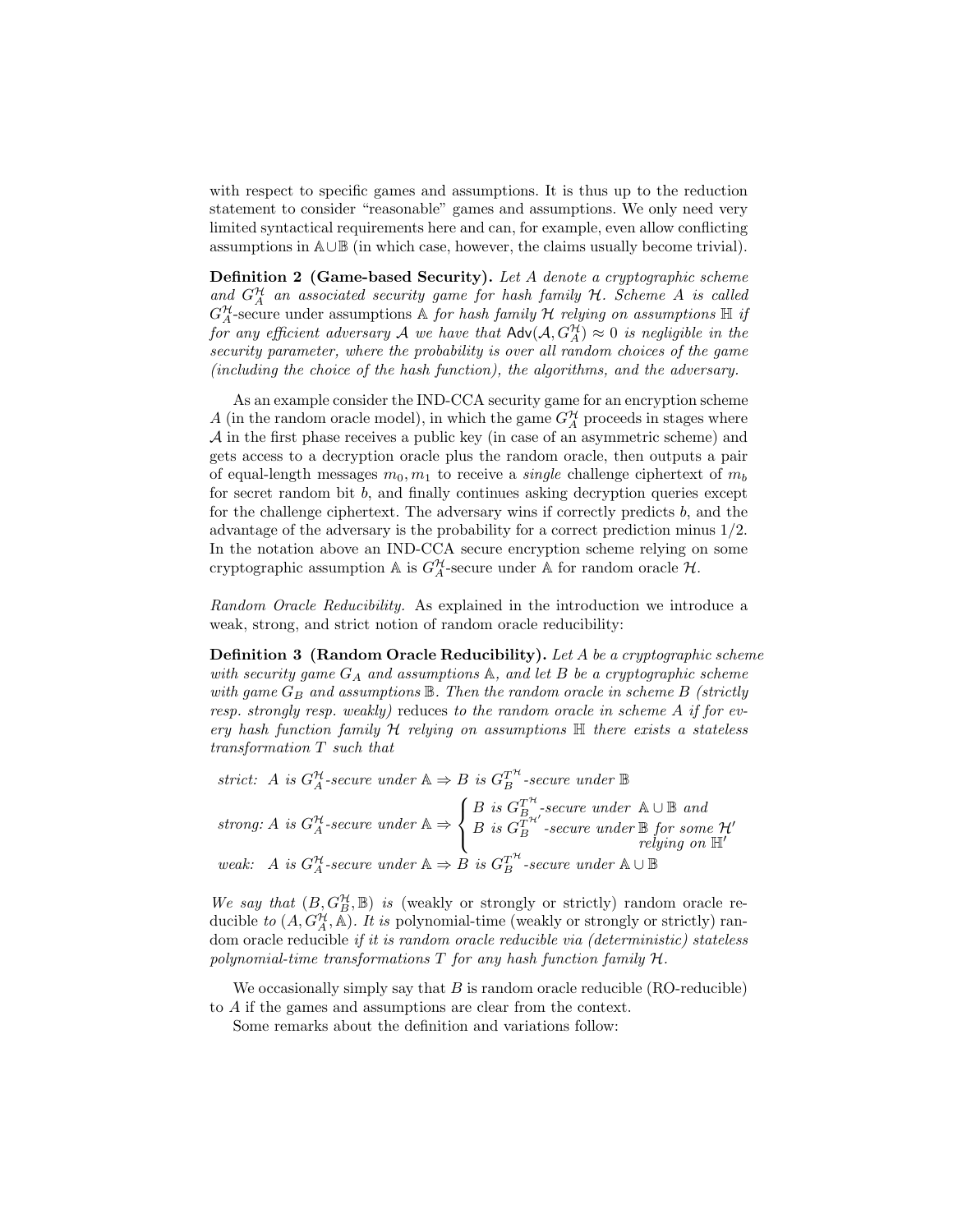- $-$  The above does not rule out trivial examples where scheme  $B$  actually relies on stronger assumptions  $\mathbb B$  than scheme A, e.g., if  $\mathbb A$  is a subset of  $\mathbb B$ . As explained in the introduction, the most interesting examples seem to be the ones where assumptions B are weaker than A or at least incomparable. Occasionally, however, one may be interested in a scheme  $B$  which requires stronger assumptions B but which is more efficient (or has other desirable properties).
- We can devise stronger notions concerning the order of quantification for our reducibility notion. Above, the transformation can depend on the specific hash function family  $H$ , and thus possibly specific properties of  $H$ . One could alternatively demand that the transformation needs to be universal in the sense that it works for any  $H$ .
- The above definition assumes that transformation T does not rely on additional assumptions. More generally, one could specify assumptions T and say that scheme B is secure under assumptions  $\mathbb{B}' = \mathbb{B} \cup \mathbb{T}$ .
- According to our syntax the adversary  $\beta$  in game  $G_B$  with the transformed random oracle would get access to  $T^H$ , but not H itself. This can be easily patched by letting the transformation  $T$  give direct access to  $H$  through a special query mode.

# 3 Basic Results

Relating the Reducibility Notions. We first show that strict reducibility implies strong reducibility which implies weak reducibility. The proof is rather syntactical and omitted for space reasons.

**Proposition 1** (Strict  $\Rightarrow$  Strong  $\Rightarrow$  Weak Reducibility). Let A be a cryptographic scheme with security game  $G_A$  and assumptions  $A$ , and let  $B$  be a cryptographic schemes with game  $G_B$  and assumptions  $\mathbb B$ . If the random oracle in scheme B strictly reduces to the random oracle in scheme A, then it also strongly reduces to it. If it strongly reduces to it, then it also weakly reduces to it.

We next discuss a scheme which supports a strong reduction, but not a strict one. Note that for  $A \subseteq \mathbb{B}$  this claim would be trivial because then the notions coincide. Instead, our separation example even holds for  $\mathbb{B} \subset \mathbb{A}$ .

**Proposition 2** (Strong  $\neq$  Strict Reducibility). There exists schemes A, B for games  $G_A^{\mathcal{H}}$  and  $G_B^{\mathcal{H}}$  and assumptions  $\mathbb{A}, \mathbb{B}$  such that  $\mathbb{B} \subsetneq \mathbb{A}$ , and the random oracle of B strongly reduces to the one of scheme A, but not strictly.

Proof. Let scheme A run two copies of Lamport's one-time signature scheme [21], one based on an alleged one-way function  $f$ , and the other one by using the given hash function (oracle). Verification checks if both signatures are valid. Let  $G_A^{\mathcal{H}}$  be the standard unforgeability game for one-time signature schemes, and let A be the assumption that an underlying function  $f$  is really one-way. Let  $B$  and  $G_B^{\mathcal H}$  be the same scheme and game, but let  $\mathbb B$  be the empty set.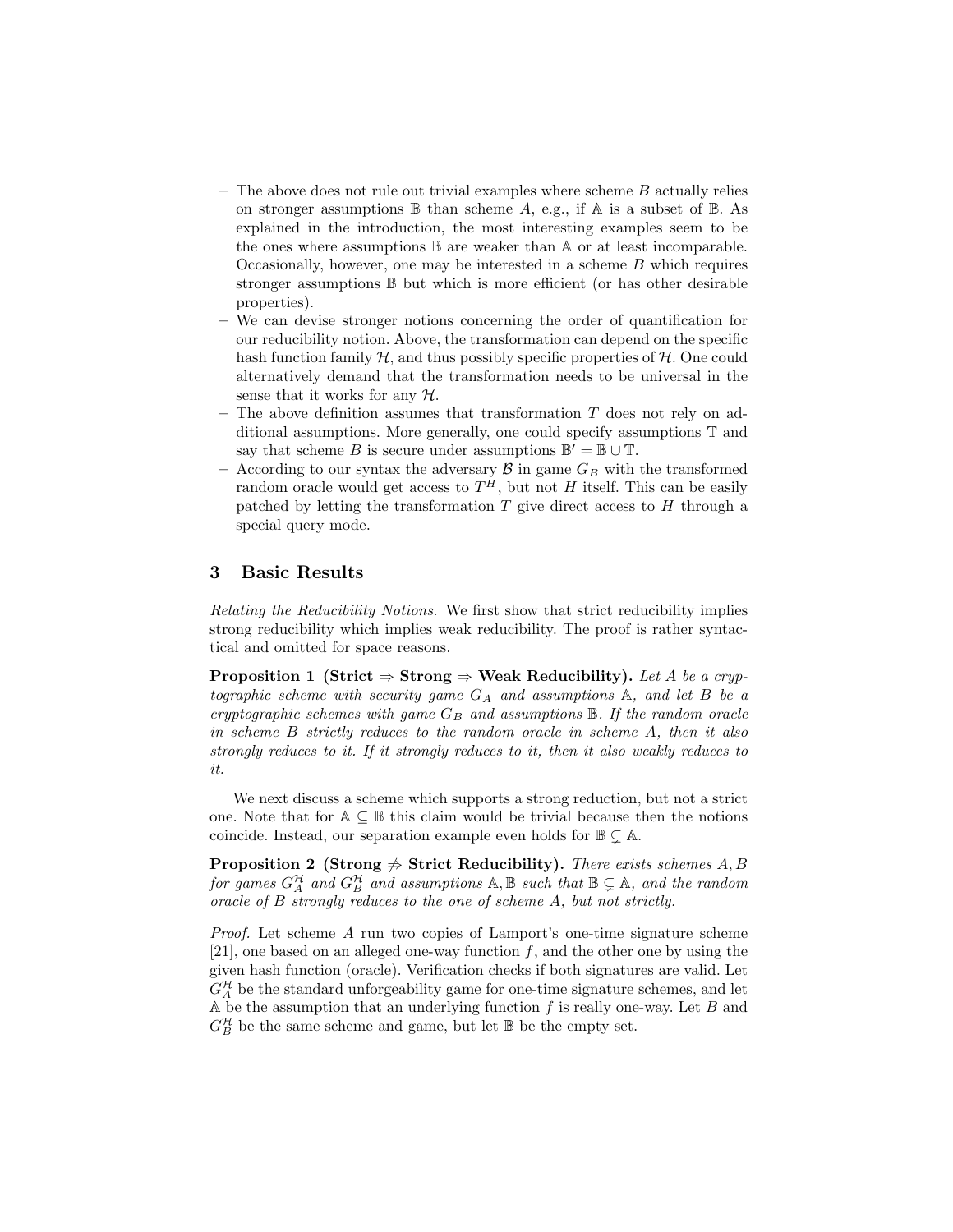Consider the hash function family  $\mathcal H$  which samples trivial functions  $H$ :  ${0,1}^* \rightarrow {0}$  only and where  $\mathbb H$  is empty. Then scheme A is still unforgeable if f is one-way, independently of the  $H$ -part of the signature. In contrast,  $B$ would be insecure under B and for the trivial hash function family, because, by assumption about the "minimalistic" approach for the set  $\mathbb{B}$ , the function f is not one-way then. Hence, the random oracle in  $B$  cannot be strictly reduced to the one in A.

Finally, note that for a hash function family  $\mathcal{H}'$  which is one-way the signature scheme  $B$  becomes secure even under  $\mathbb{B}$ , because any forger would need to forge the one-time signature scheme for the hash function. At the same time, for any hash function family scheme B is secure under  $\mathbb{A}\cup\mathbb{B}$ . These two properties show that the random oracle in B strongly reduces to the one in A.  $\Box$ 

For the next separation we further need to exclude contrived examples where the hash function assumptions  $\mathbb H$  "makes up" for assumptions in  $\mathbb A \setminus \mathbb B$  to make scheme B secure. We say that H is non-interfering with A and B iff  $\mathbb{H}\cap(\mathbb{A}\setminus\mathbb{B})=$  $\emptyset$ . In this case we say that the random oracle in scheme  $B$  reduces to the one in scheme A under non-interfering hash assumptions if reducibility holds for all hash function families  $H$  with non-interfering assumption  $H$ .

**Proposition 3 (Weak**  $\neq$  **Strong Reducibility).** There exists schemes  $A, B$ for games  $G_A^{\mathcal{H}}$  and  $G_B^{\mathcal{H}}$  and assumptions  $\mathbb{A}, \mathbb{B}$  such that  $\mathbb{B} \subsetneq \mathbb{A}$ , and the random oracle of B weakly reduces to the one of scheme A, but not strongly for noninterfering hash functions.

Proof. Consider again Lamport's one-time signature scheme as scheme A, relying on a one-way function f (whose one-wayness is postulated in  $A$ ). The scheme ignores the hash function. Let  $G_B^{\mathcal{H}}$  be again the unforgeability game for one-time signature schemes. Let  $B$  the same scheme with the same security game, but let B be empty.

Any hash function makes both schemes secure under assumptions  $A ∪ B$  such that the (irrelevant) random oracle of B weakly reduces to the one of A. Since B cannot be secure assuming only B, because the hash function cannot include the assumption about the one-wayness of f by the non-interference, the scheme cannot strongly reduce the random oracle.  $\Box$ 

Uninstantiability Implications. In this section we briefly show fundamental results about (un)instantiable random oracles. We define uninstantiability with respect to a very loose requirement on the assumptions, leaving it up to the reduction statement to consider only "standard" cryptographic assumptions in A and B.

**Definition 4 (Uninstantiability).** Let A be  $G_A^{\mathcal{H}}$ -secure under assumptions A for random oracle H. Then the random oracle is uninstantiable for  $G_A^{\mathcal{H}}$  and  $\mathbb A$ if for any efficient hash function family  $H$  with assumption  $H$  the scheme  $A$  is not  $G_A^{\mathcal{H}}$ -secure under assumptions  $\mathbb{A}$ .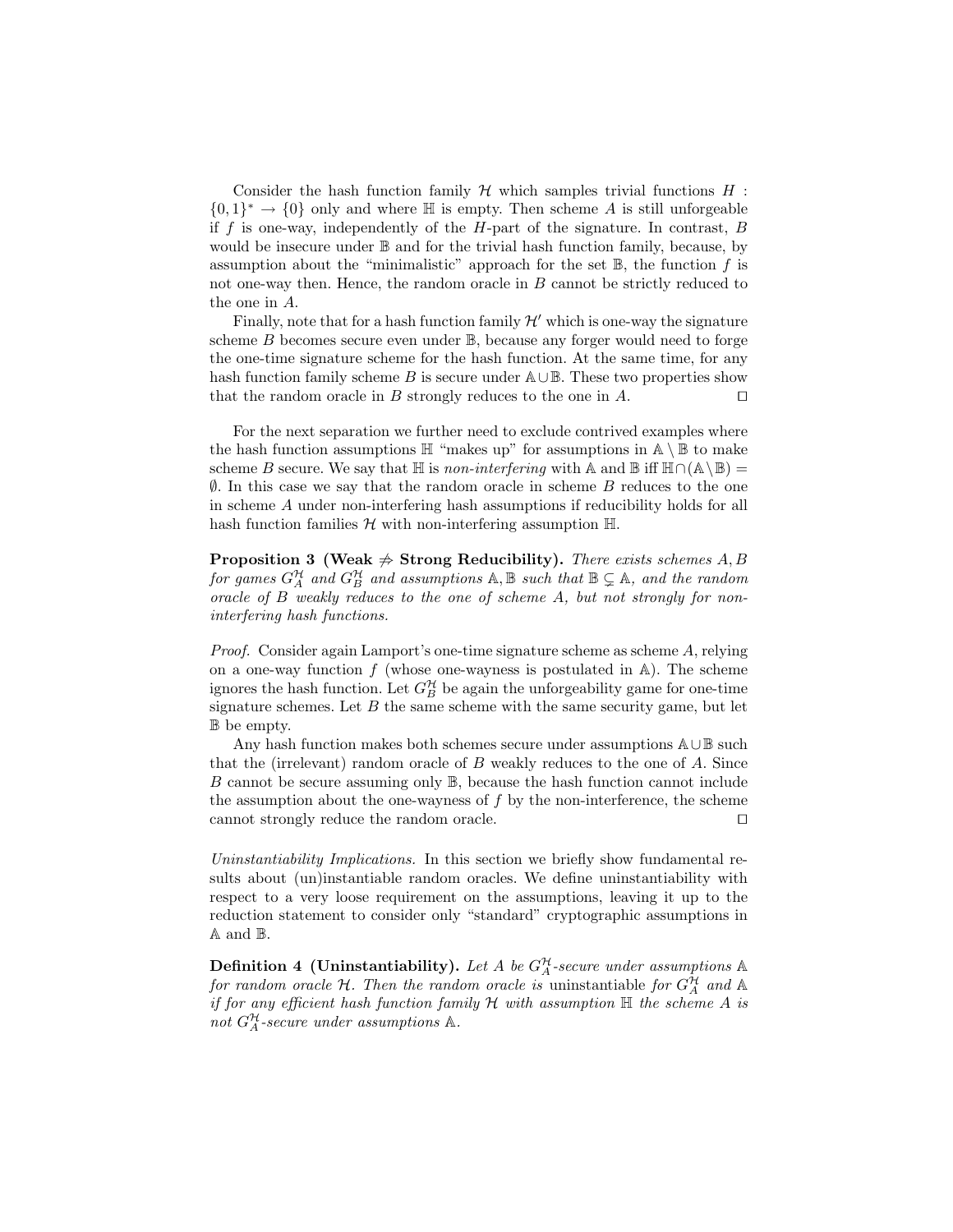**Proposition 4** (B uninstantiable  $\Rightarrow$  A uninstantiable). Assume that scheme B with game  $G_B^{\mathcal{H}}$  and assumptions  $\mathbb B$  is (strictly resp. strongly resp. weakly) polynomial-time RO-reducible to scheme A for  $G_A^{\mathcal{H}}$  and (true) assumptions A. If B is uninstantiable for  $G_B^{\mathcal{H}}$  under  $\mathbb B$  (for strict reductions) resp.  $\mathbb A \cup \mathbb B$  (for strong or weak reduction), then so is A for  $G_A^{\mathcal{H}}$  and assumptions A.

The proof is again rather straightforward from the definitions. It is clear that this, vice versa, implies that any instantiability result about A transfers accordingly to B.

Given the uninstantiability notion we next note that there are schemes for which the random oracles are not (even weakly) reducible to each other:

Proposition 5 (Impossibility of Reducibility). There exists schemes A, B for games  $G_A^{\mathcal H}$  and  $G_B^{\mathcal H}$  and (true) assumptions  $\mathbb A,\mathbb B$  such that the random oracle of B does not support a weak or strong or strict polynomial-time reduction to the one of scheme A, even though B is secure in the random oracle model.

The proof appears in the full version of the paper.

#### 4 Example: Hashed ElGamal

In this section we show that the hash function in (a variant) the Twin Diffie-Hellman encryption scheme is RO-reducible to the hash function in hashed El-Gamal. We remark that we are not aware if the original twin DH scheme allows the same reduction.

Hashed ElGamal. We first review the classical hashed ElGamal-encryption scheme as presented in [1]. This scheme, denoted by  $A = (KGen_A, Enc_A, Dec_A)$  is based on the Diffie-Hellman problem and uses a hash function  $H$  and a symmetric cipher (Enc, Dec). Specifically,

Construction 1 (Hashed ElGamal Encryption Scheme). The hashed El-Gamal encryption scheme  $A = (KGen_A, Enc_A, Dec_A)$  in the ROM is defined as follows:

| KGen $_A(\lambda)$                                         | $Enc_A(pk, m)$                                   | $Dec_A(\mathit{sk}, Y, c)$ |
|------------------------------------------------------------|--------------------------------------------------|----------------------------|
| pick $(\mathcal{G},g,q)$                                   | $y \leftarrow \mathbb{Z}_q$ ; $Y \leftarrow g^y$ | $Z \leftarrow Y^x$         |
| $x \leftarrow \mathbb{Z}_q$ ; $X \leftarrow g^x$           | $Z \leftarrow X^y$ ; $k \leftarrow H(Y, Z)$      | $k \leftarrow H(Y, Z)$     |
| $sk \leftarrow x$ ; $pk \leftarrow (\mathcal{G}, g, q, X)$ | $c \leftarrow \mathsf{Enc}_k(m)$                 | $m \leftarrow Dec_k(c)$    |
| Return (sk, pk)                                            | Return(Y, c)                                     | Return m                   |

Assuming that the symmetric cipher is secure against chosen ciphertext attacks<sup>3</sup> and that the strong Diffie-Hellman assumption holds (where the adversary has access to a restricted DH decisional oracle), it is proven in [12] that scheme A is secure against chosen ciphertext attacks if  $H$  is modeled as a random oracle. The milder ordinary DH assumption is not known to be sufficient to prove CCA security, since the attacker obtains a decision oracle through the decryption oracle here, such that some information about the key may be leaked.

<sup>&</sup>lt;sup>3</sup> We always refer to attacks involving a single challenge only throughout the paper.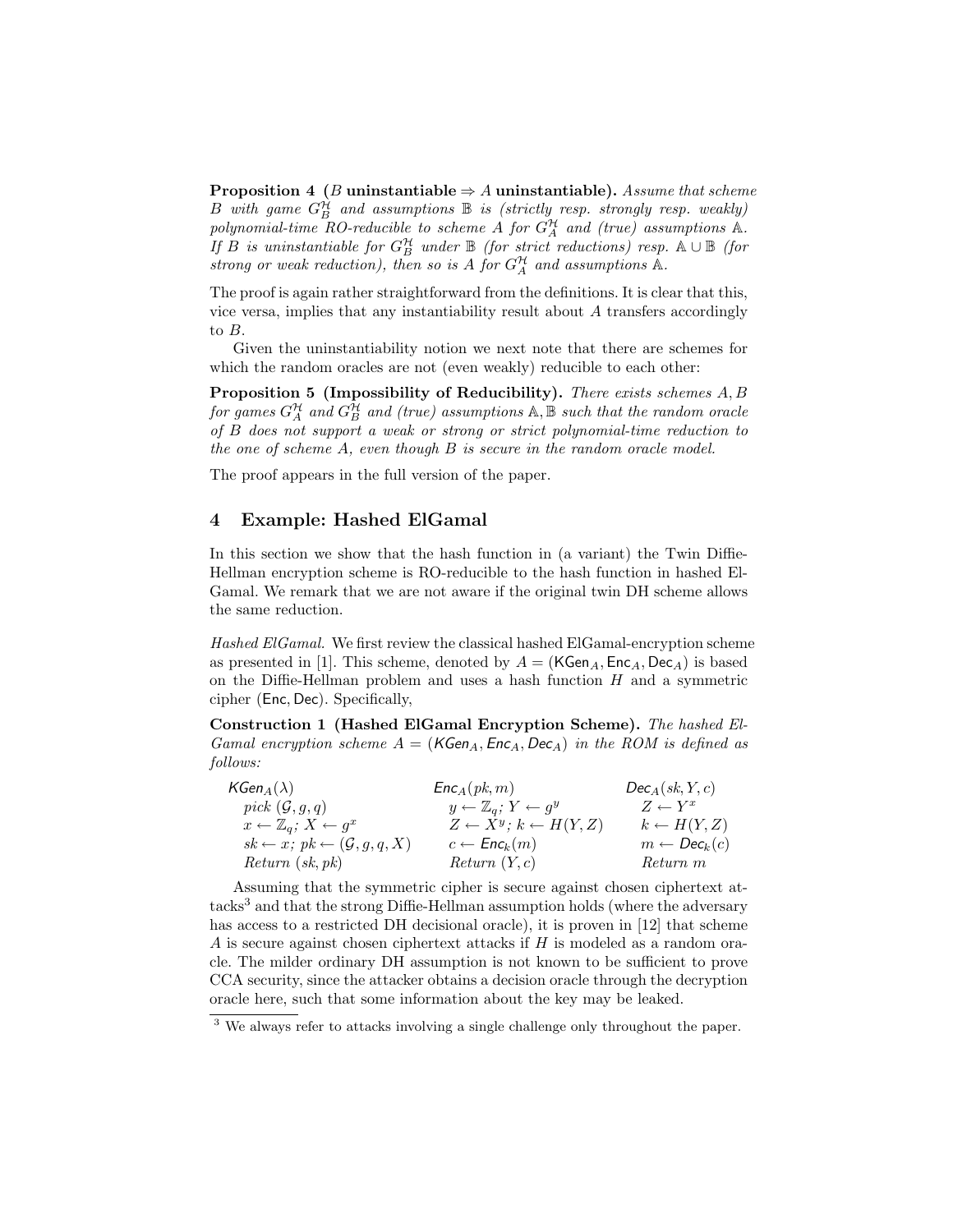Twin DH Scheme. Subsequently, Cash et al. [10] introduce the so-called strong twin DH assumption which holds if and only if the regular DH assumption holds. Their corresponding DH problems are equally hard but the twin case includes access to a decision oracle. This enables a clean security proof for a variant of the hashed ElGamal scheme, because the decryption oracle is not more powerful than the decision oracle in the strong twin DH case. Thus, the twin ElGamal scheme allows for milder number-theoretic assumptions while preserving CCA security.

However, the random oracle in the twin ElGamal scheme is used slightly differently than in the original scheme: Its domain is the set of group element triples, as opposed to tuples in the original scheme. While this is unproblematic in the ROM for hash functions  $H: \{0,1\}^* \to \{0,1\}^{\lambda}$  with arbitrary input length, the implications for other security properties for instantiations are less clear. For example, it may be that the twin Diffie-Hellman scheme demands stronger properties from the hash function. We show via our notion of RO-reducibility that this is not the case, at least for our slight variation:

Construction 2 (Twin Diffie-Hellman Encryption Scheme). The twin DH encryption scheme  $B = (KGen_B, Enc_B, Dec_B)$  in the ROM is defined as follows:

| $KGen_B(\lambda)$                                        | $Enc_B(pk, m)$                                      | $Dec_B(\mathit{sk}, Y, c, k_1)$ |
|----------------------------------------------------------|-----------------------------------------------------|---------------------------------|
| pick $(\mathcal{G}, g, q)$                               | $y \leftarrow \mathbb{Z}_q$ ; $Y \leftarrow q^y$    | $Z_0 \leftarrow Y^{x_0}$        |
| $x_0 \leftarrow \mathbb{Z}_q$ ; $X_0 \leftarrow g^{x_0}$ | $Z_0 \leftarrow X_0^y$ ; $k_0 \leftarrow H(Y, Z_0)$ | $Z_1 \leftarrow Y^{x_1}$        |
| $x_1 \leftarrow \mathbb{Z}_q$ ; $X_1 \leftarrow q^{x_1}$ | $Z_1 \leftarrow X_1^y$ ; $k_1 \leftarrow H(Y, Z_1)$ | $k_0 \leftarrow H(Y, Z_0)$      |
| $sk \leftarrow (x_0, x_1)$                               | $c \leftarrow \mathsf{Enc}_{k_0}(m)$                | $m \leftarrow Dec_{k_0}(c)$     |
| $pk \leftarrow (\mathcal{G}, q, q, X_0, X_1)$            | $Return(Y, c, k_1)$                                 | if $k_1 \neq H(Y, Z_1)$         |
| Return (sk, pk)                                          |                                                     | set $m \leftarrow \perp$        |
|                                                          |                                                     | Return m                        |

We can view the transformation  $T^H: \mathcal{G}^3 \to \{0,1\}^{2\lambda}$  of the hash function  $H: \mathcal{G}^2 \to \{0,1\}^{\lambda}$  as follows:

$$
T^H(Y, Z_0, Z_1) = H(Y, Z_0)||H(Y, Z_1).
$$

Splitting the actual encryption of the message into an encryption for one key half and where we output the other half in clear can then be seen as a special encryption scheme (with double-length keys).

RO-Reducibility. We first show that our twin DH scheme weakly reduces the random oracle to the one of the hashed ElGamal scheme for IND-CCA security, i.e., assuming the strong DH assumption. We discuss afterward that the scheme is also secure in the random oracle model assuming the regular DH assumption, implying that the reducibility is also strong:

Theorem 3. Consider the hashed ElGamal encryption scheme for the IND- $CCA$  security game and the assumptions  $\mathbb A$  that the symmetric encryption scheme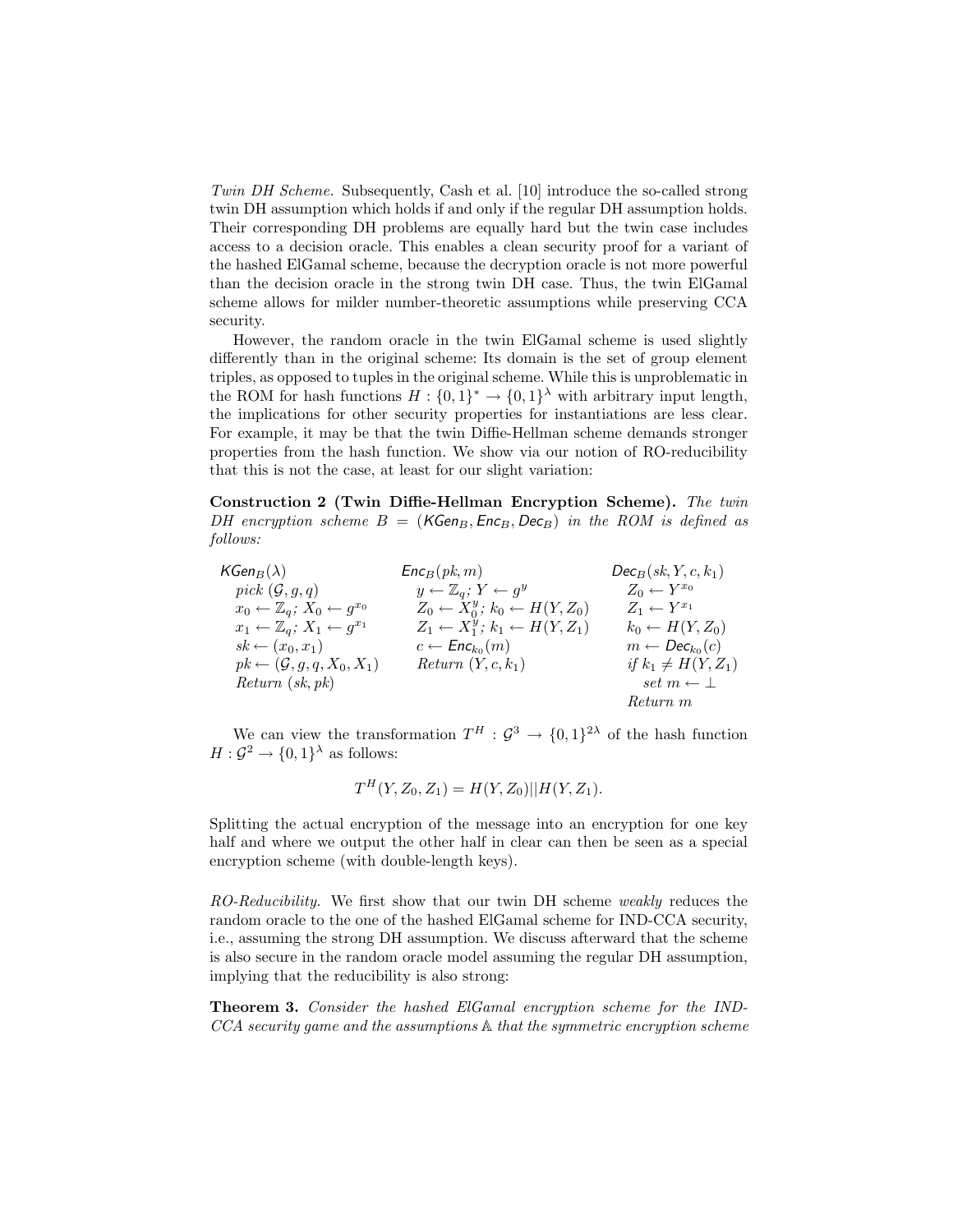is IND-CCA secure and the strong DH assumption holds. Then the twin DH encryption scheme B with the IND-CCA security game and the assumptions  $\mathbb B$  that the symmetric encryption scheme is IND-CCA secure and that the DH assumption holds, is strongly RO-reducible to the hashed ElGamal encryption scheme via  $T^H(Y, Z_0, Z_1) = H(Y, Z_0)||H(Y, Z_1)$ .

The proof follows from the following two propositions.

Proposition 6. Under the assumptions as in Theorem 3 the twin DH encryption scheme is weakly RO-reducible to the hashed ElGamal encryption scheme.

*Proof.* Assume towards contradiction that there exists an algorithm  $\beta$  that breaks the CCA-security of  $B$ . We then describe an adversary  $A$  that breaks the CCA-security of A. This adversary essentially simulates the "second key half" of the scheme by itself.

Description. To initialize the simulation adversary A on input  $(\mathcal{G}, g, q, X_0) =$  $(\mathcal{G}, g, q, g^{x_0})$  chooses the other half of the secret key  $x_1 \leftarrow \mathbb{Z}_q$  and calculates the corresponding public key  $X_1 \leftarrow g^{x_1}$ . Adversary A next runs adversary B with input  $(\mathcal{G}, q, q, (X_0, X_1))$  and answers  $\mathcal{B}$ 's oracle queries as follows:

- First, A translates any hash query  $H(A, B, C)$  from B into two queries to  $\mathcal{A}$ 's own hash oracle. More precisely,  $\mathcal{A}$  answers an  $(A, B, C)$  query with  $(H(A, B), H(A, C)) = T^H(A, B, C).$
- In order to answer  $\mathcal{B}$ 's challenge query  $(m_0, m_1)$ , the adversary submits  $(m_0, m_1)$  to his own challenge oracle and parses the corresponding ciphertext answer as  $(Y, c)$ . It remains to compute the extra value by re-using the randomness Y obtained from the oracle. Adversary  $A$  thus computes  $k_1 = H(Y, Y^{x_1}) = H(Y, X_1^y)$  and finally returns the ciphertext  $(Y, c, k_1)$  to B.
- On a decryption query  $(Y, c, k_1)$  of  $\beta$  adversary  $\mathcal A$  first checks if  $(Y, c)$  corresponds to the value in the challenge ciphertext, or if  $k_1 \neq H(Y, Y^{x_1})$ . If so, then  $\mathcal A$  immediately returns  $\bot$ . Else  $\mathcal A$  asks its own decryption oracle for the decryption m of  $(Y, c)$ . To answer the query, it then returns m.
- Note also that we can grant  $\beta$  direct access to the H oracle. Adversary  $\mathcal A$ would simply forward this query and hand back the answer.

When  $\beta$  eventually outputs a guess b then  $\mathcal A$  outputs the same bit.

Analysis. The simulation is perfect in the following sense:  $\beta$  cannot submit a ciphertext  $(Y, c, k_1^*)$  to the decryption oracle (after receiving the challenge ciphertext  $(Y, c, k_1)$  for  $k_1^* \neq k_1$  which would decrypt correctly. Hence, A can reject such ciphertexts immediately and therefore only submits "pruned" ciphertexts to its decryption oracle which have never appeared before. Hence,  $A$ , too, represents a successful attacker on the hashed ElGamal scheme if  $\beta$  is one for the twin DH scheme. Moreover, the advantages of both algorithms in their corresponding IND-CCA game are identical.  $\square$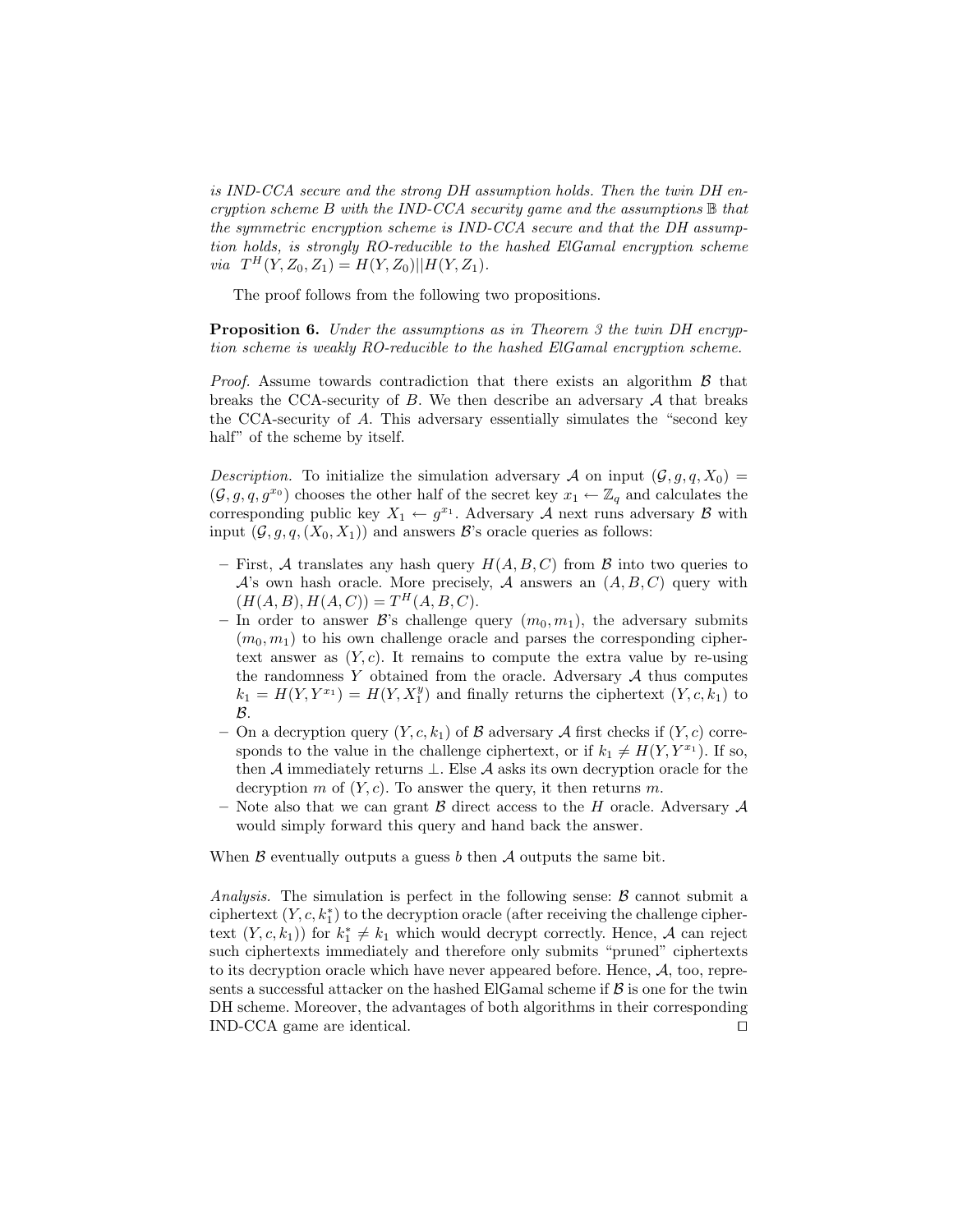To complete the proof for a strong reduction we finally show that our version is secure in the random oracle model:

**Proposition 7.** The twin DH encryption scheme B with the assumptions  $\mathbb B$  that the symmetric encryption scheme is IND-CCA secure and that the DH assumption holds, is IND-CCA-secure in the random oracle model.

Proof. The proof is more involved that then one in [10], owned to the fact that the random oracle  $H(X, Z_0, Z_1)$  in [10] ties together the twin DH tuples and that this property is required for the twin DH oracle. In contrast, in our scheme the pairs  $(X, Z_0)$  and  $(X, Z_1)$  are only loosely connected. We show that this loose connection can be made a strong one with multiple simulations of the adversary.

In a first step we can "normalize" an adversary  $A$  against IND-CCA of our twin DH scheme. First we may assume that A never makes a hash query twice. Second, we can assume that A never submits a tuple  $(Y_i, c_i, k_i)$  to the decryption oracle before receiving the challenge ciphertext  $(Y, c, k)$  where  $Y_i = Y$ . This decreases the adversary's success probability by a negligible amount  $D/q$  for the polynomial number  $D$  of  $\mathcal{A}$ 's decryption queries. Third, we can assume that adversary A never submits a decryption request  $(Y_i, c_i, k_i)$  such that, in case  $Y_i \neq Y$ , it has not queried the hash function about  $(Y_i, Y_i^{x_1})$  for  $Y_i \neq Y$  before. The loss is at most  $D \cdot 2^{-\lambda}$  for this. Fourth, we assume that the adversary never submits  $(Y_i, c_i, k_i)$  to the decryption oracle where  $Y_i = Y$  but  $k_i \neq k$ ; such a query cannot be valid. Fifth, we assume that  $X_0 \neq X_1$  which happens with probability  $1 - 1/q$ .

Taming Hash Queries. Consider a normalized adversary A against our twin DH scheme. We assume that  $A$  in addition to  $T^H$  also has direct access to the random oracle  $H: \mathcal{G}^2 \to \{0,1\}^*$ . In fact, we assume from now on that all algorithms, including the adversary and the scheme's algorithms, never call  $T<sup>H</sup>$ , but use H to simulate  $T^H$  with two queries. Define the following event HASHQUERY that, during the IND-CCA attack,  $A$  at some point asks a query  $(Y, Z)$  to  $H$  such that Y appears in the challenge ciphertext, and  $Z = Y^{x_0}$  or  $Z = Y^{x_1}$  for the public key entries  $X_0 = g^{x_0}$  and  $X_1 = g^{x_1}$ .

We show that the probability  $\epsilon(\lambda)$  of event HASHQUERY must be negligible. Assume toward contradiction that this was not the case. We then show how to break the the twin DH problem (and thus the DH problem) via algorithm  $\beta$ . Algorithm B receives a group description  $(\mathcal{G}, g, q)$  and values  $Y, X_0, X_1$  as input. It can also query a twin DH oracle about values  $(g^a, B_0, B_1)$  which outputs 1 iff  $B_0 = X_0^a$  and  $B_1 = X_1^a$ . The values  $X_0, X_1$  serve as the public key presented to  $\mathcal A$ , and Y will be placed in the challenge ciphertext.

Algorithm  $\beta$  runs  $\lambda$ 's attack by using the input data as the public key, and simulating the random oracle and decryption queries as follows:

 $-$  B will maintain a list L of tuples of the form  $(A, B, k)$  or  $(\mathrm{dh}, A, X_h, k)$  where the former type corresponds to direct hash queries of  $A$  and the latter type to implicit hash queries. Initially,  $\mathcal{B}$  sets  $\mathcal{L} := \{(\text{dh}, Y, X_0, k_0), (\text{dh}, Y, X_1, k_1)\}\$ for random values  $k_0, k_1$  for the hash values to compute the challenge ciphertext (note that Y is already known at the outset).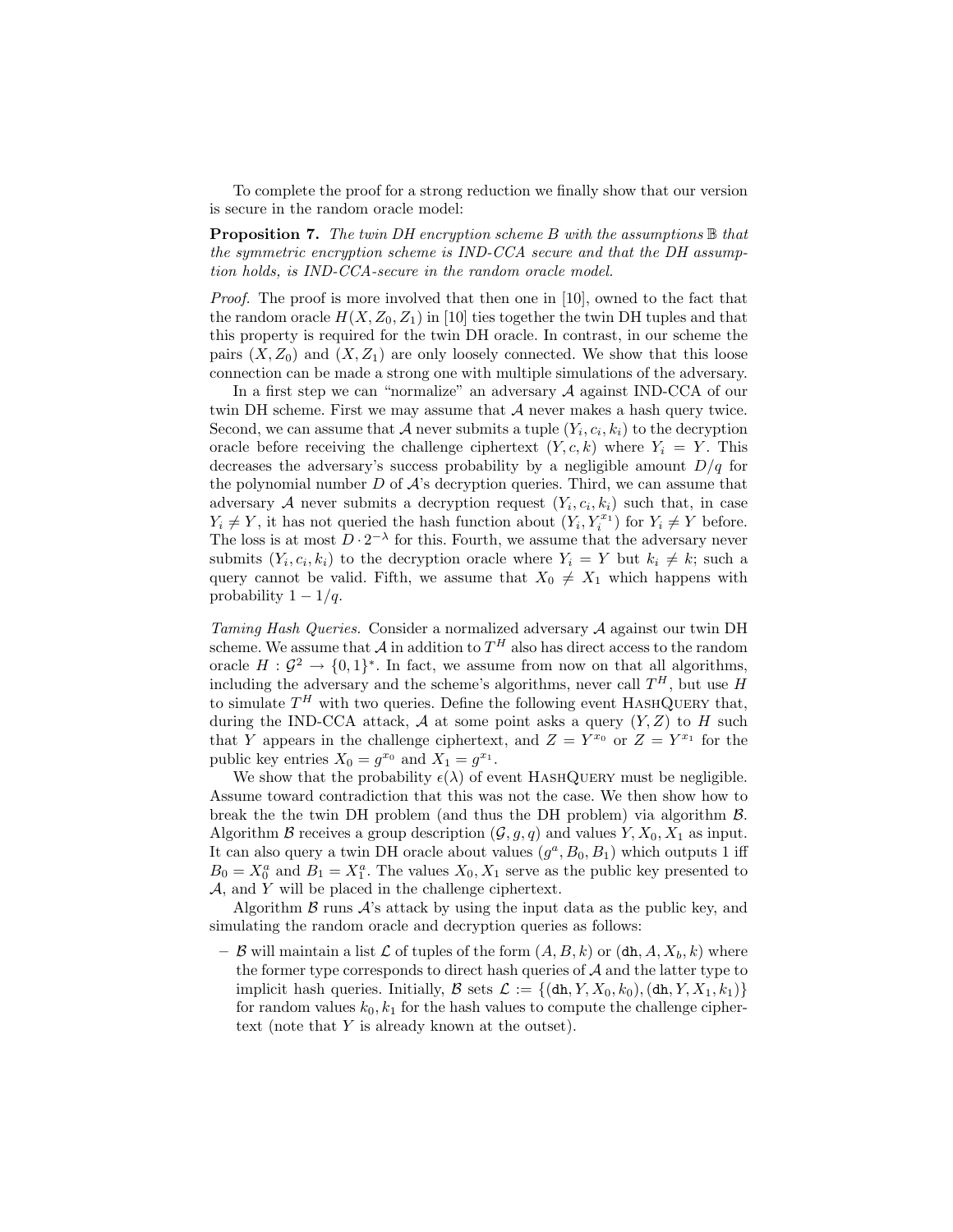- Whenever A makes a hash query  $(A, B)$  algorithm B first searches for an entry  $(A, C, k)$  in  $\mathcal L$  such that  $(A, B, C)$  or  $(A, C, B)$  forms a correct twin DH tuple (under  $X_0, X_1$ ). Since  $X_0 \neq X_1$  only one case can happen. If found, and there exists an entry  $(dh, A, X_0, k)$  in  $\mathcal L$  for the case  $(A, B, C)$ resp. (dh,  $A, X_1, k$ ) for the case  $(A, C, B)$ , then replace this entry by  $(A, B, k)$ in  $\mathcal L$ . In any other case, pick k at random and store  $(A, B, k)$  in  $\mathcal L$ . Return k.
- If A makes a decryption request  $(Y_i, c_i, k_i)$  then check whether  $Y_i = Y$  or not. In case  $Y_i = Y$  look up the entry  $(dh, Y, X_0, k_0)$  in  $\mathcal L$  and use  $k_0$  to decrypt  $c_i$ . (Note that, by assumption,  $k_1$  must be correct.) Suppose  $Y_i \neq Y$ . Then, since the adversary is normalized, there must be an entry  $(Y_i, Z_1, k_1)$ in  $\mathcal L$  already, caused by a hash query, where  $Z_1 = Y_i^{x_1}$ . (There cannot exist another entry  $(Y_i, Z_1, k'_1)$  for  $k'_1 \neq k_1$  as hash queries never repeat.) Given  $(Y_i, Z_1, k_1)$  check for an entry  $(Y_i, Z_0, k_0)$  such that  $(Y_i, Z_0, Z_1)$  forms a valid twin DH tuple for  $X_0, X_1$ . If such an entry exist then use  $k_0$  to decrypt  $c_i$ . If no such entry exist, check for a tuple  $(dh, Y_i, X_0, k_0)$  in  $\mathcal L$  and use  $k_0$  to decrypt. Else, pick a new value  $k_0$ , store  $(\mathbf{dh}, Y_i, X_0, k_0)$  in  $\mathcal{L}$ , and use  $k_0$  to decrypt. Return the decrypted message.

To prepare the challenge ciphertext  $\mathcal B$  uses the previously chosen values  $k_0, k_1$ placed in  $\mathcal{L}$ , also picks one of the two messages  $m_0, m_1$  at random, and returns  $(Y, \textsf{Enc}(k_0, m_b), k_1)$ .

If A finishes algorithm B records all entries  $(A, B)$  in  $\mathcal L$  with  $A = Y$  and now reruns the above procedure, with the same group but for re-randomized data  $Y' = Y^s$ ,  $X'_0 := X_a^{s_a}$ ,  $X'_1 := X_{1-a}^{s_{1-a}}$  for random  $s, s_0, s_1 \leftarrow \mathbb{Z}_q^*$  and random bit a. Every other random choice is based on fresh randomness. Any query  $(A, B, C)$  to the twin DH oracle in this second run is first transformed into  $(A, B^{1/s_0}, C^{1/s_1})$ for  $a = 0$  resp.  $(A, C^{1/s_0}, B^{1/s_1})$  for  $a = 1$ . At the end, B transforms all pairs  $(A', B')$  in the list  $\mathcal L$  of the second run by computing  $((A')^{1/s}, (B')^{1/s_0})$  and  $((A<sup>i</sup>)<sup>1/s</sup>, (B')<sup>1/s<sub>1</sub></sup>),$  effectively doubling the number of pairs. Sieve to keep only those with first element  $Y$ . Run on all combinations of the two (sieved) lists the twin DH oracle to find a solution  $(Y, Z_0, Z_1)$  to the twin DH problem.

Analysis. The maintenance of the hash list  $\mathcal L$  provides a more fine-grained implementation of how a random oracle would behave: Since any decryption query for  $Y_i \neq Y$  must already contain a corresponding entry  $(Y_i, Y_i^{x_1}, k_1)$  by assumption, we can check via the twin DH oracle if we already have a matching entry  $(Y_i, Z_0, k_0)$ . If not, we generate a fresh random string and store the implicit representation (dh,  $Y_i$ ,  $X_0$ ,  $k_0$ ) in  $\mathcal{L}$ , and will later carefully check if a hash query for  $Y_i^{x_0}$  is made (in which case we update the entry in  $\mathcal L$  and re-use the value  $k_0$ ).

As for  $\mathcal{B}$ 's success probability, we call a group  $(\mathcal{G}, g, q)$  good if  $\mathcal{A}$ 's success probability conditioned on this group exceeds  $\epsilon/2$ . By an averaging argument a group is good with probability at least  $\epsilon/2$ . Hence, given such a good group, and the fact that B provides a perfect simulation, B obtains a valid entry  $(Y, Y^{x_0})$ or  $(Y, Y^{x_1})$  with probability at least  $\epsilon/2$  in the first run. The same applies in the second run where the re-randomization is correctly undone for each twin DH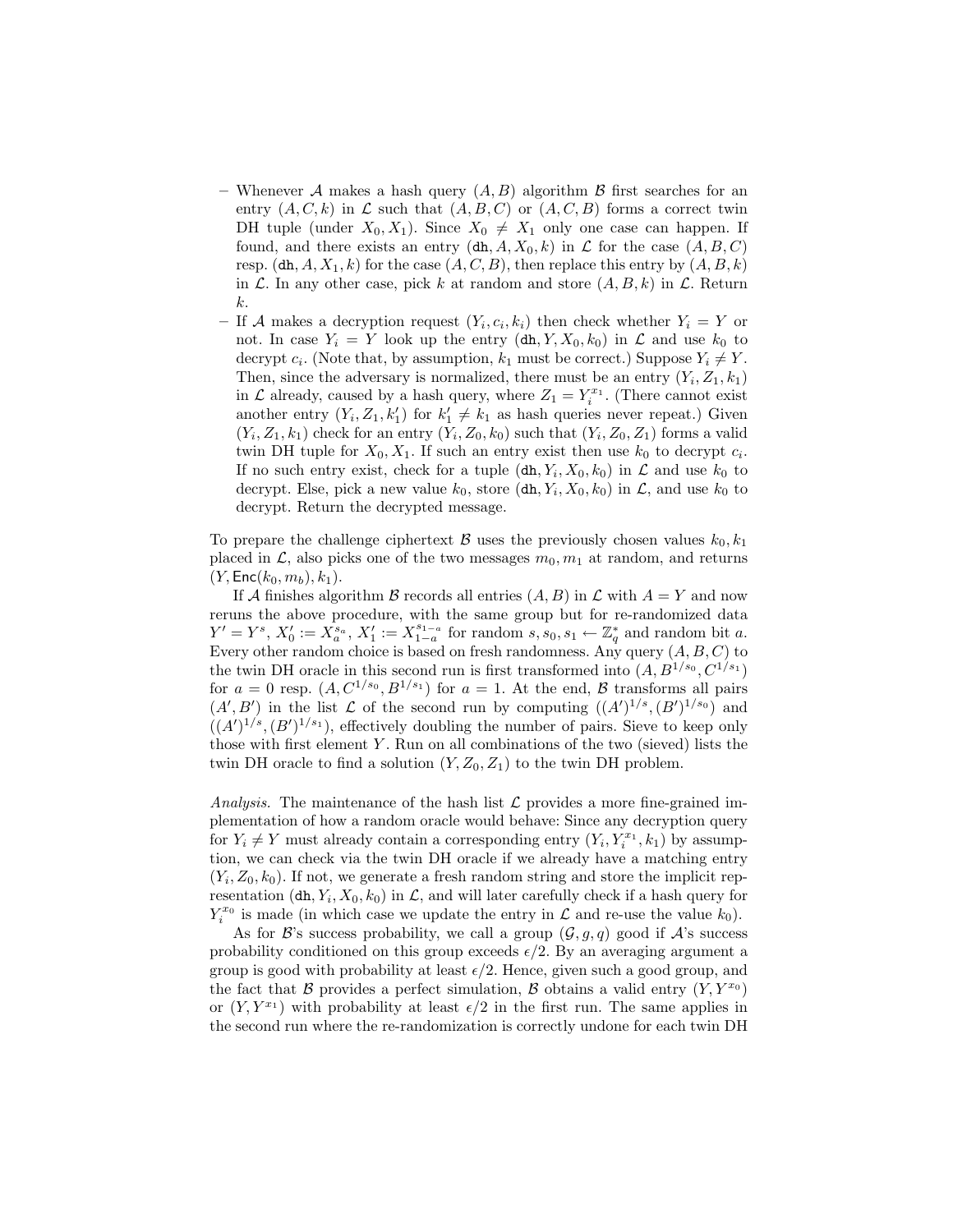oracle query. With probability  $1/2$  algorithm  $\beta$  then obtains matching values  $(Y, Y^{x_0})$  and  $(Y, Y^{x_1})$  because the order bit a in the second run is informationtheoretically hidden from A. Overall, and neglecting the minor loss due to normalization of  $A$ , algorithm  $B$  thus solves the twin DH problem with probability at least  $\epsilon^3/16$ . By assumption this is still non-negligible.

Conditioning on the adversary not making bad hash queries, it is now easy to give a reduction to the IND-CCA security of the symmetric cipher (with the attacker against the symmetric scheme providing all the public-key operations itself).  $\square$ 

#### 5 Reductions among Signature Schemes

In this section we briefly outline a few more applications of our notion. Specifically, we give three relations among signature schemes including the Guillou-Quisquater (GQ) signature scheme [17] which we reduce to a probabilistic version of FDH, the PSS signature scheme [5] which we also reduce to a probabilistic FDH variation, and finally a reduction from Schnorr signatures [25] to a (probabilistic version of) BLS signatures [8].

 $GQ \Rightarrow FDH$ . We first consider the RSA-based Guillou-Quisquater identification scheme and its derived signature scheme via the Fiat-Shamir heuristic [17]. For public key  $pk = (X, N, e)$  and secret key x with  $X = x^e \mod N$  the signer computes a signature as  $(R, y)$  for random  $R = r<sup>e</sup>$  mod N, and where  $y =$  $r^c x \mod N$  for  $c = H(pk, R, m)$ . A probabilistic full-domain hash (FDH) RSA signature scheme with signatures of the form  $(R, \sigma)$  for  $\sigma = (H(pk, R, m))^d$  mod N is (strictly) random oracle reducible to the aforementioned Guillou-Quisquater scheme via the transformation  $T^H(pk, R, m) = R^{H(pk, R, m)}X \text{ mod } N$  for any type of forgery attack under the RSA assumption. The reason is that any Guillou-Quisquater signature for H can be seen as a FDH signature for  $T^H: \{0,1\}^* \to$  $\mathbb{Z}_N^*$ , and any successful forgery for the FDH scheme for  $T^H$  is vice versa a valid forgery for the Guillou-Quisquater scheme.

 $PSS \Rightarrow FDH$ . The reduction of another probabilistic version of FDH to the PSS signature scheme is similar to the GQ case. Consider FDH signatures  $(T^H(r,m))^d$  mod N for the PSS-encoding  $T^H(r,m) = \texttt{str2int}(0||w||r^*||H_2(w))$ for  $w = H_0(r, m)$  and  $r^*r \oplus H_1(w)$ . Here,  $H_0, H_1, H_2$  are hash functions derived from  $H$  as in the PSS scheme. Then any successful attack on FDH with hash function  $T^H$  easily yields a forgery against PSS with hash function  $H$ . Hence, PSS allows a strict random oracle reduction to the probabilistic version of FDH under the RSA assumption for any type of forgery attack.

 $Schnorr \Rightarrow BLS$ . Consider a probabilistic version of the BLS signature scheme [8], where signatures are of the form  $\sigma = (R, H(R, X, m)^x)$  for randomness R, message m, private key x and public key  $X = g^x$ . Verification is performed analogously to the original scheme via a pairing computation. We argue that the Schnorr signature scheme (recall that a signature there is of the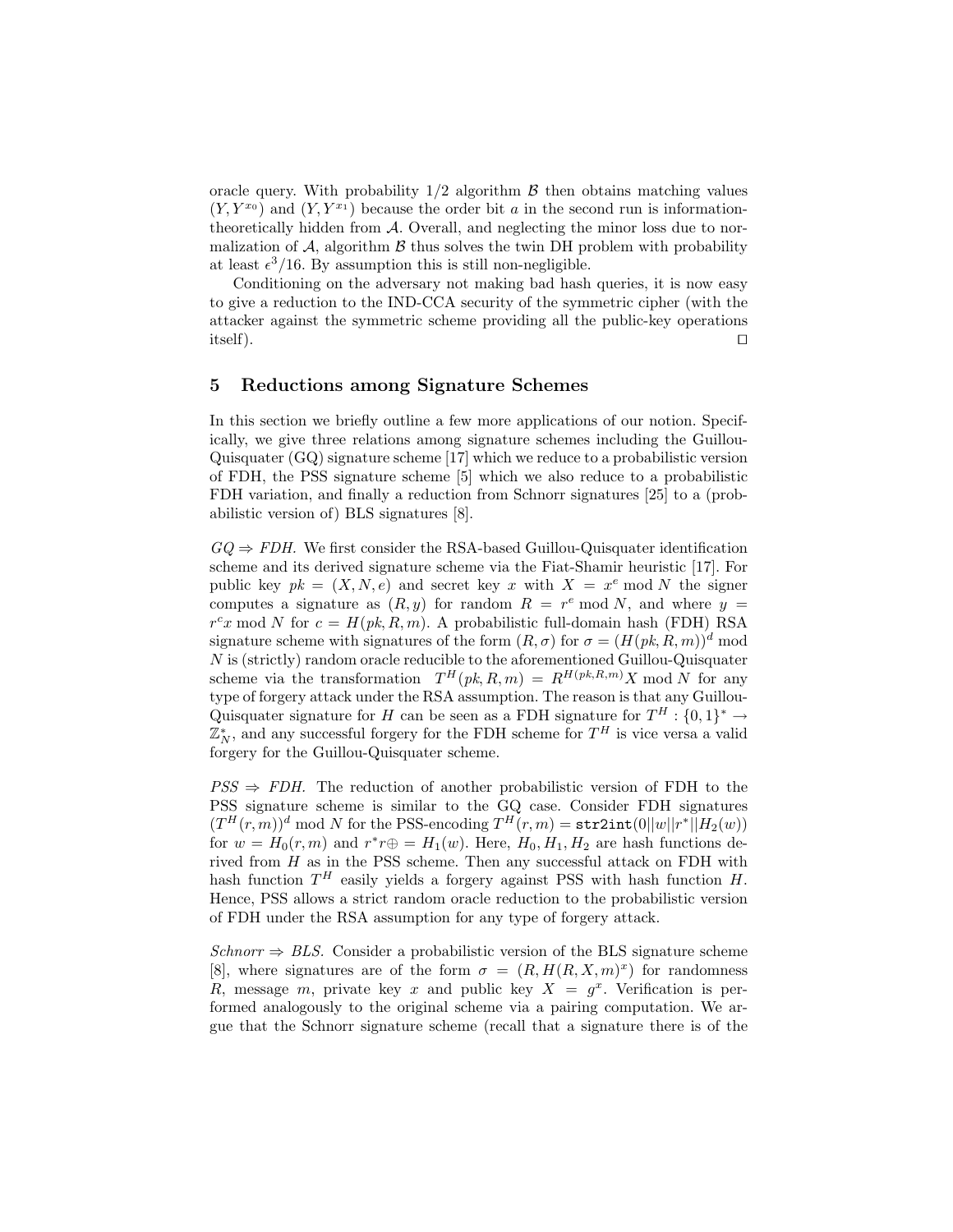form  $\sigma = (c, r + cx \mod q)$  for public key  $x = g^x$ ,  $R = g^r$ , and  $c = H(R,m)$ is (strictly) random oracle reducible to the BLS version via the transformation  $T^H(R, X, m) = RX^{H(R,m)}$ . This holds assuming the discrete logarithm assumption and under an augmented version of the KEA1 assumption [18,3] which states that, for any adversary  $A$  which for input a description of the group,  $g, X$ , and with access to a Schnorr signing oracle under key  $X$  and a hash function oracle, outputs a pair  $(Y, Y^x)$ , there exists an adversary  $\mathcal{A}'$  which, on the same input and with access to the same oracles, outputs y with  $X^y = Y^x$ . The probability that A succeeds, but  $\mathcal{A}'$  does not, must be negligible for all  $\mathcal{A}$ .

Suppose now that there exists some successful adversary  $\beta$  against our version of BLS. Construct adversary  $A$  against the Schnorr scheme as follows. Whenever  $\beta$  makes some query m, adversary  $\mathcal A$  forwards this query to its own signing oracle. It uses the answer  $(c, y)$  to calculate  $h = X^y$ , computes  $R = g^y X^{-c}$  (such that  $H(R, m) = c$ ) and finally answers  $\mathcal{B}'$ 's query with  $(R, h)$ . This simulates a correct signature since B expects R and  $T^H(R, X, m)^x = (RX^{H(R,m)})^x =$  $(g^y)^x = X^y = h$ . It remains to construct a Schnorr forgery from B's forgery, denoted by  $(m^*, R^*, Z^*)$ . To this end we note that, under the augmented KEA1 assumption, for A (running B as a subroutine) outputting  $Y^* = T^H(R^*, X, m^*)$ and  $Z^* = (Y^*)^x$  for the valid forgery  $(m^*, R^*, Z^*)$ , there must exist an adversary A' returning  $y^*$  with  $Z^* = X^{y^*}$ . This must be true with non-negligible probability, because A succeeds with non-negligible probability, and otherwise the augmented KEA1 assumption would be false. Hence, there exists an adversary which creates a valid forgery  $(m^*, H(R^*, m^*), y^*)$  for the Schnorr scheme with non-negligible probability.

#### Acknowledgments

We thank the anonymous reviewers for valuable comments, especially Mihir Bellare. We also thank Anja Lehmann, Adam O'Neill, and Tom Ristenpart for listening to this idea and providing feedback at an early stage. Both authors are supported by grants Fi 940/2-1 and Fi 940/4-1 of the German Research Foundation (DFG). This work was also supported by CASED (www.cased.de).

#### References

- 1. Abdalla, M., Bellare, M., Rogaway, P.: The oracle Diffie-Hellman assumptions and an analysis of DHIES. In: CT-RSA 2001. LNCS, vol. 2020, pp. 143–158.
- 2. Bellare, M., Boldyreva, A., Palacio, A.: An uninstantiable random-oracle-model scheme for a hybrid-encryption problem. In: EUROCRYPT 2004. LNCS, vol. 3027, pp. 171–188.
- 3. Bellare, M., Palacio, A.: The knowledge-of-exponent assumptions and 3-round zeroknowledge protocols. In: CRYPTO 2004. LNCS, vol. 3152, pp. 273–289.
- 4. Bellare, M., Rogaway, P.: Random oracles are practical: A paradigm for designing efficient protocols. In: ACM CCS 93. pp. 62–73.
- 5. Bellare, M., Rogaway, P.: The exact security of digital signatures: How to sign with RSA and Rabin. In: EUROCRYPT'96. LNCS, vol. 1070, pp. 399–416.